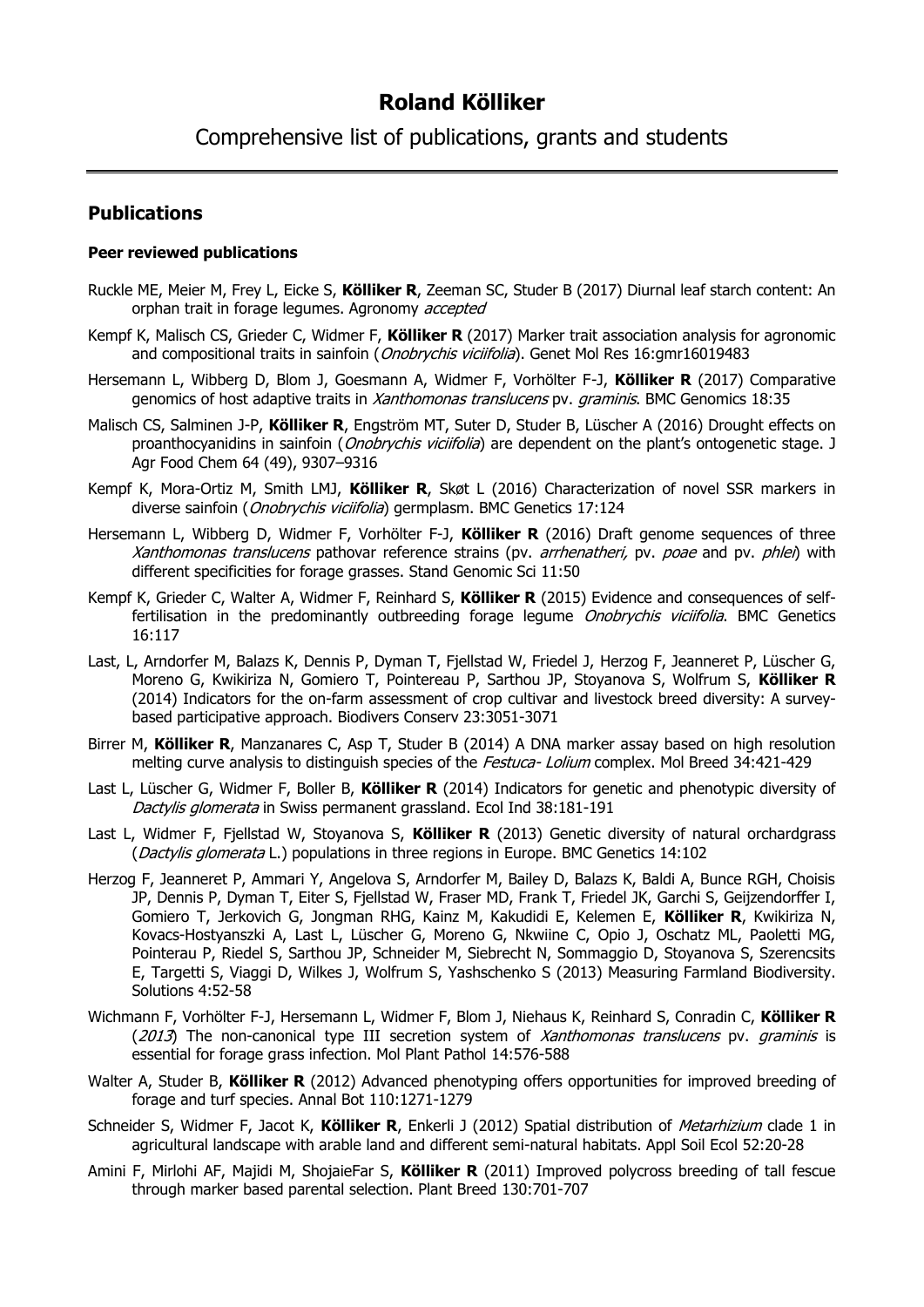- Bartoš J, Sandve SR, **Kölliker R**, Kopecký D, Němcová P, Stočes S, Kilian A, Rognli OA, Doležel J (2011) Genetic mapping of DArT markers in the *Festuca - Lolium* complex and their use in freezing tolerance association analysis. Theor Appl Genet 122:1133-1147
- Wichmann F, Asp T, Widmer F, **Kölliker R** (2011) Transcriptional responses of Italian ryegrass during interaction with *Xanthomonas translucens* pv. *graminis* reveal novel candidate genes for bacterial wilt resistance. Theor Appl Genet 122:567-579
- Wichmann F, Müller Hug B, Widmer F, Boller B, Studer B, **Kölliker R** (2011) Phenotypic and molecular genetic characterization indicate no major race-specific interactions between *Xanthomonas translucens* pv. graminis and Lolium multiflorum. Plant Pathol 60:314-324
- Studer B, **Kölliker R**, Muylle H, Asp T, Frei U, Roldán-Ruiz I, Barre P, Barth S, Skøt L, Armstead IP, Dolstra O, Roulund N, Nielsen KK, Lübberstedt T (2010) EST-derived SSR markers used as anchor loci for the construction of a consensus linkage map in ryegrass (*Lolium* spp.) BMC Plant Biol 10:177
- Kopecky D, Bartos J, Lukaszewski AJ, Baird JH, Cernoch V, **Kölliker R**, Rognli OA, Blois H, Caig V, Lübberstedt T, Studer B, Dolezel J, Kilian J (2009) Development and mapping of DArT markers within the Festuca-Lolium complex. BMC Genomics 10:473
- Isobe S, **Kölliker R**, Hisano H, Sesamoto S, Wada T, Klimenko I, Okumura K, Tabata S (2009) Construction of a consensus linkage map and genome-wide polymorphism analysis of red clover. BMC Plant Biology 9:57
- Oulevey C, Widmer F, **Kölliker R**, Enkerli J (2009) An optimized microsatellite marker set for detection of Metarhizium anisopliae genotype diversity on field and regional scales. Mycol Res 113:1016-1024
- Studer B, Jensen LB, Hentrup S, Brazauskas G, **Kölliker R**, Lübberstedt T (2008) Genetic characterisation of seed yield and fertility traits in perennial ryegrass (*Lolium perenne* L.). Theor Appl Genet, 117:781-791
- Peter-Schmid MKI, **Kölliker R**, Boller B (2008) Value of permanent grassland habitats for in-situ conservation of Festuca pratensis Huds. and Lolium multiflorum Lam. Euphytica, 164:239-253
- Studer B, Asp T, Frei U, Hentrup S, Meally H, Guillard A, Barth, S, Muylle H, Roldàn-Ruiz I, Barre P, Koning-Boucoiran C, Uenk-Stunnenberg G, Dolstra O, Skot L, Skot KP, Turner BT, Humphreys MO, **Kölliker R**, Rolound N, Nielsen KK, Lübberstedt T (2008) Expressed sequence tag-derived microsatellite markers of perennial ryegrass (Lolium perenne L.) Mol Breed 21:533-548
- Peter-Schmid MKI, Boller B, **Kölliker R** (2008) Habitat and management affect genetic structure of *Festuca* pratensis but not Lolium multiflorum ecotype populations. Plant Breed 127:510-517
- Herrmann D, Boller B, Studer B, Widmer F, **Kölliker R** (2008) Improving persistence in red clover insights form QTL analysis and comparative phenotypic evaluation. Crop Sci 48:269-277
- Enkerli J, Gisler A, **Kölliker R**, Widmer F (2008) Development of 16 microsatellite markers for the European chockchafer, Melolontha melolontha. Mol Ecol Res 8:158-160
- **Kölliker R**, Bassin S, Schneider D, Widmer F, Fuhrer J (2008) Elevated ozone affects the genetic composition of Plantago lanceolata L. populations. Env Poll 152:380-386
- Studer B, Boller B, Bauer E, Posselt UK, Widmer F, **Kölliker R** (2007) Consistent detection of QTLs for crown rust resistance in Italian ryegrass (*Lolium multiflorum* L.) across environments and phenotyping methods. Theor Appl Genet 115:9-17
- Studer B, Widmer F, Enkerli J, **Kölliker R** (2006) Development of novel microsatellite markers for the grassland species Lolium multiflorum, L. perenne and Festuca pratensis. Mol Ecol Notes 6:1108-1110
- Studer B, Boller B, Doris H, Bauer E, Posselt UK, Widmer F, **Kölliker R** (2006) Genetic mapping reveals one major QTL for bacterial wilt resistance in *Lolium multiflorum* Lam. Theor Appl Genet 113:661-671
- **Kölliker R**, Enkerli J, Widmer F (2006) Characterisation of novel microsatellite loci for red clover (Trifolium pratense L.) from enriched genomic libraries. Mol Ecol Notes 6:50-53
- Widmer F, Hartmann M, Frey, B, **Kölliker R** (2006) A Novel Strategy to Extract Specific Phylogenetic Sequence Information from Community T-RFLP. J Microbiol Methods 66: 512-520
- **Kölliker R**, Krähenbühl R, Boller B, Widmer F (2006) Genetic diversity and pathogenicity of the grass pathogen Xanthomonas translucens pv. graminis. Syst Appl Microbiol 29:109-119
- Rechsteiner MP, Widmer F, **Kölliker R** (2006) Expression profiling of Italian ryegrass (Lolium multiflorum Lam.) during infection with the bacterial wilt inducing pathogen Xanthomonas translucens pv. graminis. Plant Breed 125:43-51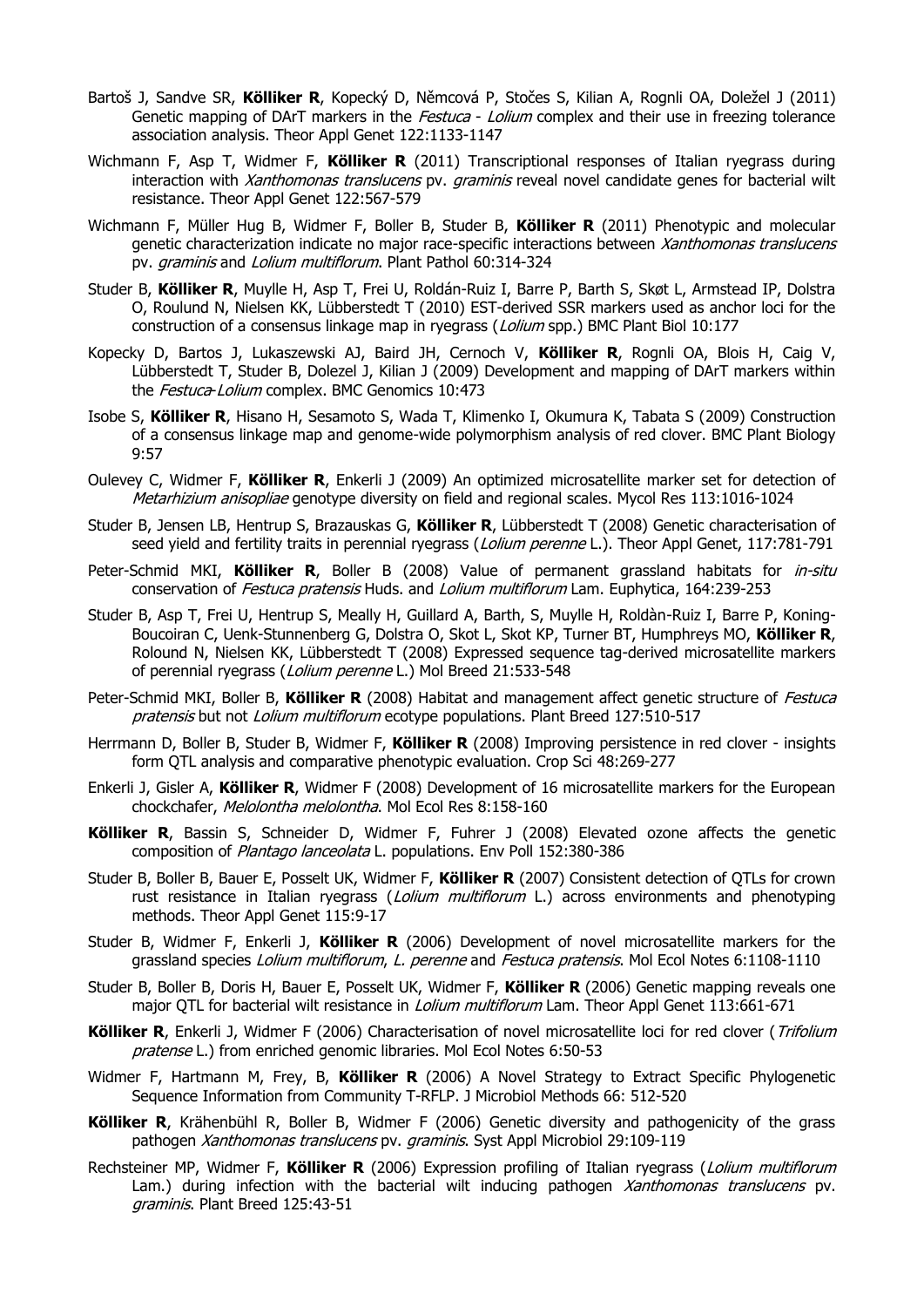- Herrmann D, Boller B, Studer B, Widmer F, **Kölliker R** (2006) QTL analysis of seed yield components in red clover (Trifolium pratense L.). Theor Appl Genet 112:536-545
- **Kölliker R**, Boller B, Widmer F (2005) Marker assisted polycross breeding to increase diversity and yield in perennial ryegrass (Lolium perenne L.). Euphytica 146: 55-65
- Enkerli J, **Kölliker R**, Keller S, Widmer F (2005) Isolation and characterization of microsatellite markers from the entomopathogenic fungus Metarhizium anisopliae. Mol Ecol Notes 5: 384-386
- Hartmann M, Frey B, **Kölliker R**, Widmer F (2005) Semi-automated analyses of soil microbial communities: comparison of T-RFLP and RISA based on descriptive and discriminative statistical approaches. J Microbiol Methods 61:349-360
- Herrmann D, Boller B, Widmer F, **Kölliker R** (2005) Optimisation of bulked AFLP analysis and its application for exploring diversity of natural and cultivated populations of red clover. Genome 48:474-486
- Bassin S, **Kölliker R**, Cretton C, Bertossa M, Widmer F, Bungener P, Fuhrer J (2004) Intraspecific variability in ozone sensitivity of *Centaurea jacea* L., a potential bioindicator species. Environ Pollut 131:1-12
- **Kölliker R**, Herrmann D, Boller B, Widmer F (2003) Swiss Mattenklee landraces a distinct and diverse genetic resource of red clover (Trifolium pratense L.). Theor Appl Genet 107:306-315
- Ubi BE, **Kölliker R**, Fujimori M, Komatsu T (2003) Assessment of genetic diversity in diploid cultivars of rhodesgrass based on Amplified Fragment Length Polymorphism markers. Crop Sci 43:1516-1522
- Carlen C, **Kölliker R**, Reidy B, Lüscher A, Nösberger J (2002) Effect of season and cutting frequency on root and shoot competition between *Festuca pratensis* and *Dactylis glomerata*. Grass Forage Sci 57:247-254
- **Kölliker R**, Jones ES, Drayton MC, Dupal MP, Forster JW (2001) Development and characterisation of simple sequence repeat (SSR) markers for white *clover (Trifolium repens* L.). Theor Appl Genet 102:416-424
- Kölliker R, Jones ES, Jahufer MZZ, Forster JW (2001) Bulked AFLP analysis for the assessment of genetic diversity in white clover (*Trifolium repens* L.). Euphytica 121:305-315
- Guthridge KM, Dupal MP, **Kölliker R**, Jones ES, Smith KF, Forster JW (2001) AFLP analysis of genetic diversity within and between populations of perennial ryegrass (Lolium perenne L.). Euphytica 122:191-201
- Jones ES, Drayton MC, Dupal MP, **Kölliker R**, Forster JW (2001) Development and characterisation of simple sequence repeat (SSR) markers for perennial ryegrass *(Lolium perenne* L.). Theor Appl Genet 102:405-415
- **Kölliker R**, Stadelmann FJ, Reidy B, Nösberger J (1999) Genetic variability of Festuca pratensis Huds. compared with *Lolium perenne* L., and *Dactylis glomerata* L. Euphytica. 106:261-270
- Carlen C, **Kölliker R**, Nösberger J (1999) Dry matter allocation and nitrogen productivity explain growth responses to photoperiod and temperature in forage grasses. Oecologia 121:441-446
- Stadelmann FJ, **Kölliker R**, Boller B, Spangenberg G, Nösberger J (1999) Field performance of cell suspension-derived Festuca arundinacea Schreb. regenerants and their half-sib families. Crop Sci 39:375-381
- **Kölliker R**, Stadelmann FJ, Reidy B, Nösberger J (1998) Fertilization and defoliation frequency affect genetic variability of Festuca pratensis Huds. in permanent grasslands. Mol Ecol 7:1757-1768
- Stadelmann FJ, Boller B, Spangenberg G, **Kölliker R**, Messerli M, Wang ZY, Nösberger J (1998) Fertility and growth in the field of Lolium perenne and Festuca rubra plants regenerated from suspension cultured cells and protoplasts. Plant Breeding 117: 37-44
- Stadelmann FJ, Boller B, Spangenberg G, **Kölliker R**, Wang ZY, Potrykus I, Nösberger J (1998) Field performance of cell suspension-derived Lolium perenne L. regenerants and their progenies. Theor Appl Genet 96: 634-639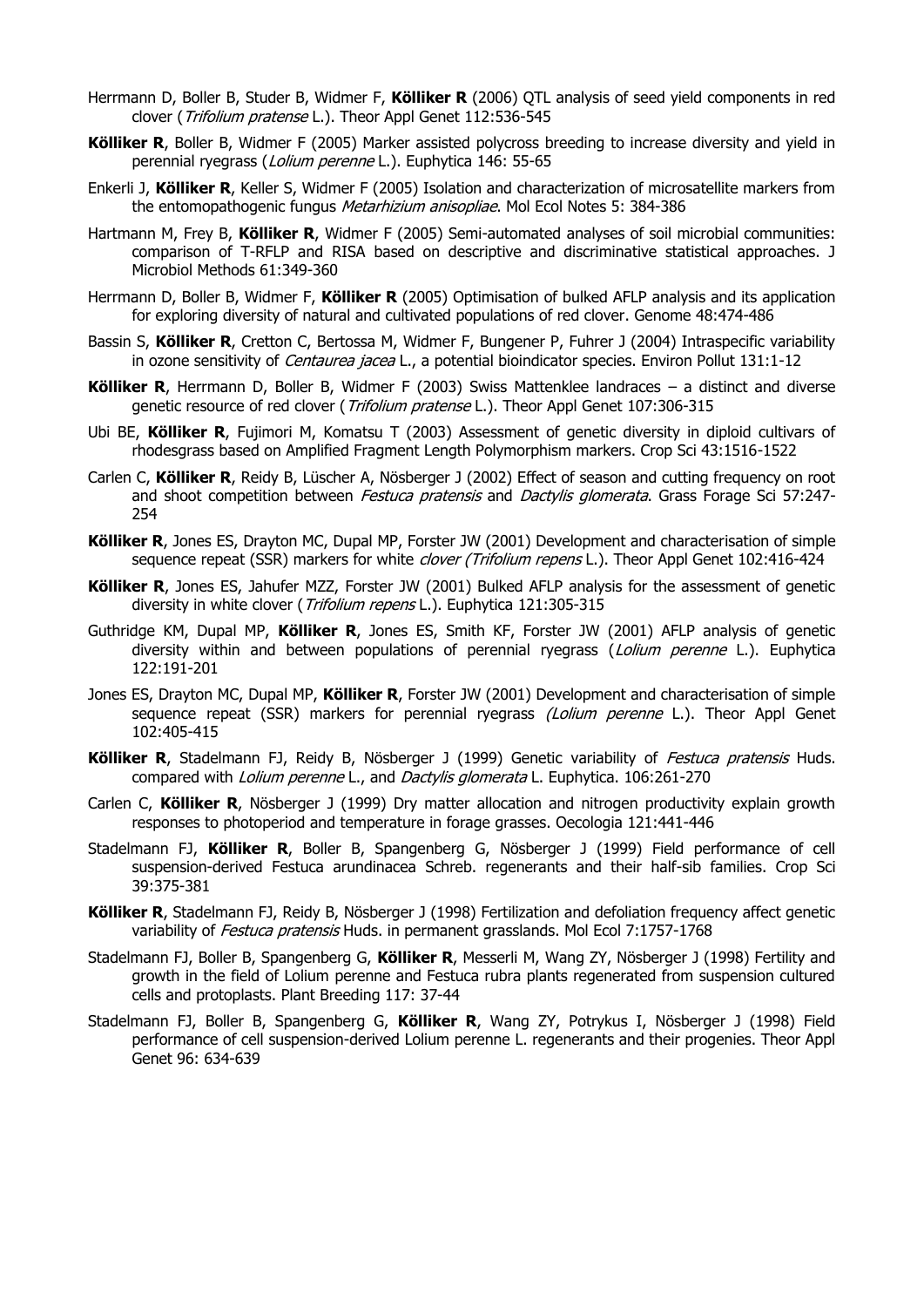#### **Book chapters**

- **Kölliker R**, Knorst V, Studer B, Boller B (2016) Single-marker assisted introgression of crown rust resistance in an Italian ryegrass breeding program. In: Roldán-Ruiz I et al. (eds) Breeding in a World of Scarcity. Springer International Publishing, Switzerland. 163-167
- Reheul D, Aper J, Amdahl H, Annichiarico P, Arts P, Baert J, Barre P, Beguier V, Boller B, Durand JL, Feuerstein U, Ghesquiere A, Ghesquiere M, Grieder C, Gylstrom K, Julier B, Kölliker R, Litrico I, Marum P, Pecetti L, Riday H, Sampoux JP, Schubiger F, Scotti C, Vleugels T, Wolters L (2016) Report of the breeding debate. In: Roldán-Ruiz I et al. (eds) Breeding in a World of Scarcity. Springer International Publishing, Switzerland. 313-319
- Last L, Boller B, Widmer F, **Kölliker R** (2014) Influence of management and habitat on genetic and phenotypic diversity of *Dactylis glomerata*. In: Sokolovic D et al. (eds) Quantitative Traits Breeding for Multifunctional grasslands and turf. Springer Science+Business Media Dordrecht, 91 - 95
- Isobe S, **Kölliker R**, Boller B, Riday H (2014) Red clover (Trifolium pratense L.). In: Cai H, Yamada T, Kole, C (eds) Genetics, Genomics and Breeding of Forage Crops. CRC Press, Boca Raton, FL, USA. 220-249
- Studer B, **Kölliker R** (2013) SNP genotyping technologies. In: Luebberstedt T and Varshney R (eds) Diagnostics in Plant Breeding. Springer Science+Business Media, Dordrecht, Germany. 187-210
- Last L, Dennis P, **Kölliker R** (2012) Indicators for crop and livestock genetic diversity. In: Herzog, F et al. (eds) Biodiversity indicators for European farming systems – A guide book. Agroscope Reckenholz-Tänikon Research Station ART, Zurich, Switzerland, 65-70
- Wichmann F, Widmer F, Vorhölter F-J, Boller B, **Kölliker R** (2012) Breeding for resistance to bacterial wilt in ryegrass: insights into the genetic control of plant resistance and pathogen virulence. In: Barth S and Milbourne D (eds) Breeding strategies for sustainable forage and turf grass improvement. Springer Science+Business Media, New York, 37-46
- Kopecký D, Bartoš J, Lukaszewski AJ, Baird JH, Sandve SR, Rognli OA, **Kölliker R**, Byrne SL, Tomaszewski C, Barth S, Kilian A, Černoch V, Klíma M, Azhaguvel P, Saha M, Doležel J (2012) DArTFest DNA Array – Applications and perspectives for grass genetics, genomics and breeding. In: Barth S and Milbourne D (eds) Breeding strategies for sustainable forage and turf grass improvement. Springer Science+Business Media, New York, 115-119
- Isobe S, Boller B, Klimenko S, **Kölliker R**, Rana JC, Sharma TR, Shirasawa K, Hirakawa H, Sato S, Tabata S (2012) Genome-wide SNP marker development and QTL identification for genomic selection in red clover. In: Barth S and Milbourne D (eds) Breeding strategies for sustainable forage and turf grass improvement. Springer Science+Business Media, New York, 29-35
- Last L, Herzog F, Boller B, Widmer F, **Kölliker R** (2011) Influence of habitat and management on genetic diversity of *Dactylis glomerata* in Switzerland. In: Pötsch, EM, Krautzer B, Hopkins A (eds) Grassland Farming and Land Management Systems in Mountainous Regions. Grassland Science in Europe 16:562-564
- **Kölliker R**, Boller B (2010) The role of genetic resources for sustainable and productive grassland agriculture. In: Schnyder H. et al. (eds) Grassland in a changing world. Proceedings of the 23 rd General Meeting of the European Grassland Federation Kiel, Germany, 29 August – 2 September. Mecke Druck und Verlag, Duderstadt, pp. 149-158
- Wichmann F, Asp T, Widmer F, **Kölliker R** (2010) Identification of genes involved in bacterial wilt resistance in Lolium multiflorum. In: Huyghe C (ed) Sustainable use of genetic diversity in forage and turf breeding (Proceedings of the 28<sup>th</sup> Meeting of the Eucarpia Fodder Crops and Amenity Grasses Section). Springer Science + Business Media, New York, pp. 483-487
- Peter-Schmid, M, **Kölliker R**, Boller B (2010) Genetic diversity of Festuca pratensis Huds. and Lolium multiflorum Lam. ecotype populations in relation to species diversity and grassland type. In: Runas J and Dahlgren T (eds) Grassland Biodiversity: Habitat Types, Ecological Processes and Environmental Impacts. Nova Science Publishers, New York, pp. 333-345
- **Kölliker R**, Rosellini D, Wang ZY (2010) Development and application of biotechnological and molecular genetic tools. In: Boller B, Posselt UK, Veronesi F (eds) Handbook of Plant Breeding: Fodder Crops and Amenity Grasses, Springer Science+Business Media, New York, pp. 89-114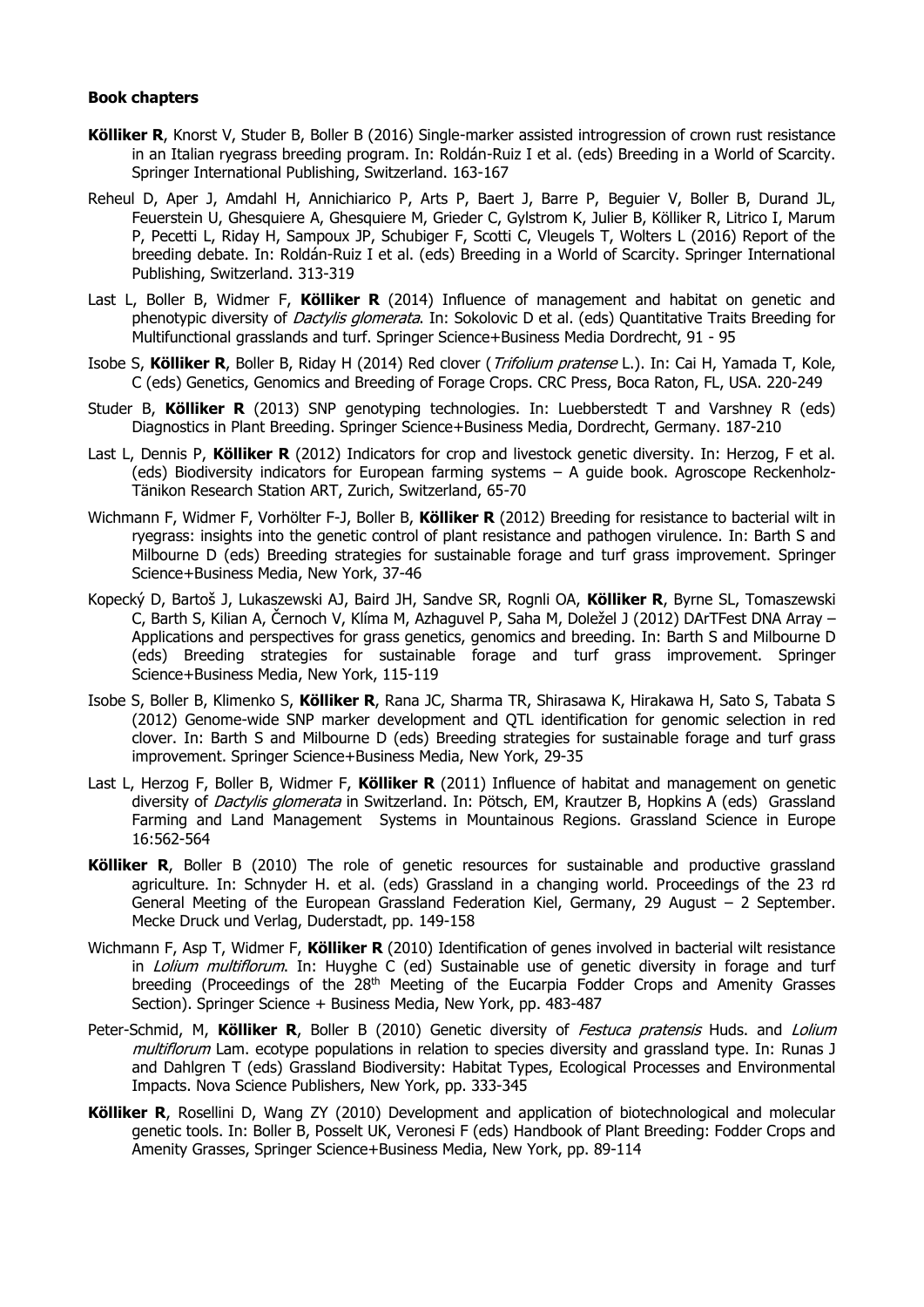- Boller B, Schubiger FX, **Kölliker R** (2010) Red clover. In: Boller B, Posselt UK, Veronesi F (eds) Handbook of Plant Breeding: Fodder Crops and Amenity Grasses, Springer Science+Business Media, New York, pp. 439-456
- Roldan-Ruiz I, **Kölliker R** (2010) Marker assisted selection in forage crops and turf: a review. In: Huyghe C (ed) Sustainable use of genetic diversity in forage and turf breeding (Proceedings of the  $28<sup>th</sup>$  Meeting of the Eucarpia Fodder Crops and Amenity Grasses Section). Springer Science+Business Media, New York, pp. 383-390
- Kopecky D, Bartos J, Lukaszewski AJ, Baird JH, Cernoch V, **Kölliker R**, Rognli OA, Blois H, Caig V, Dolezel J, Kilian A (2010) DArTFest – a platform for high-throughput genome profiling within the Festuca – Lolium complex. In: Huyghe C (ed) Sustainable use of genetic diversity in forage and turf breeding (Proceedings of the 28th Meeting of the Eucarpia Fodder Crops and Amenity Grasses Section). Springer Science+Business Media, New York, pp. 443-448
- **Kölliker R**, Boller B, Majidi M, Peter-Schmid MKI, Bassin, S, Widmer F (2008) Characterization and utilization of genetic resources for improvement and management of grassland species. In: Yamada T, Spangenberg S (eds) Molecular Breeding of Forage and Turf - The Proceedings of the 5<sup>th</sup> International Symposium on the Molecular Breeding of Forage and Turf pp 55-70
- Forster JW, Jones ES, **Kölliker R**, Drayton MC, Dupal MP, Guthridge KM, Smith KF (2001) DNA profiling in outbreeding forage species. In: Henry R (ed) Plant genotyping – the DNA fingerprinting of plants. CABI Press pp 290-320
- Forster JW, Jones ES, **Kölliker R**, Drayton MC, Dumsday JL, Dupal MP, Guthridge KM, Mahoney NL, van Zijll de Jong E, Smith KF (2001) Development and implementation of molecular markers for forage crop improvement. In: Spangenberg G (ed) Molecular breeding of forage crops. Kluwer Academic Publishers, Dordrecht, 101-134

## **Other publications**

- Jaenicke S, Bunk B, Wibberg D, Spröer C, Hersemann L, Blom J, Winkler A, Schatschneider S, Albaum S, **Kölliker R**, Goesmann A, Pühler A, Overrmann J, Vorhölter F-J (2016) Complete genome sequence of the barley pathogen *Xanthomonas translucens* pv. *translucens* DSM 18974T / ATCC 19319 T. Genome Announc 4:e01334-16
- Hersemann L, Wibberg D, Blom J, Widmer F, **Kölliker R** (2016) Draft genome sequence of the Xanthomonas bromi type strain LMG 947. Genome Announc 4:e00961-16
- **Kölliker R**, Boller B (eds) (2016) Plant Breeding: the Art of Bringing Science to Life. Abstracts of the 20<sup>th</sup> Eucarpia General Congress, Aug 29 – Sep 1, Zurich, Switzerland
- **Kölliker R**, Last L, Herzog F, Widmer F (2014) Genetische Diversität in der Landwirtschaft. Agrarforschung Schweiz 5:12-19
- **Kölliker R**, Wichmann F, Vorhölter F-J, Conradin C, Reinhard S, Boller B, Widmer F (2013) Bakterienwelke eine rätselhafte Krankheit von Futtergräsern. Agrarforschung Schweiz 4:32-39
- Wolfrum S, Kainz M, Arndorfer M, Bogers M, Bunce RGH, Dennis P, Dyman TN, Garchi S, Geijzendorffer I, Gomiero T, Herzog F, Jeanneret P, Jongman RHG, **Kölliker R**,, Moreno G, Nkwiine C, Siebrecht N (2010) Report on the potential applicability of BioBio indicators beyond Europe – exemplified for three ICPC case study regions (Ukraine, Tunisia and Uganda). Munich, Deliverable 2.3 of the EU FP7 Project BioBio
- Dennis P, Herzog F, Jeanneret P, Arndorfer M, Bogers M, Bunce R. G. H, Bailey D, Choisis J.-P, Choisis N, Cuming D, Ehrmann O, Fjellstad W, Franck T, Fraser M. D, Friedel J, Geijzendorffer I, Gomiero T, Jongman R, Kainz M, **Kölliker R**, Last L, Lüscher G, Moreno G, Nicholas P, Paoletti M. G, Papaja-Hülsbergen S, Pelosi C, Pointereau P, Sarthou J.-P, Schneider M, Siebrecht N, Targetti S, Viaggi D, Wilkes J, Wolfrum S. (2010) Selection and field validation of candidate biodiversity indicators, including field manual. Handbook for testing candidate indicators of organic/low-input farming and biodiversity. BioBio FP7 project 227161
- Dennis P, Arndorfer M, Balázs K, Bailey D, Boller B, Bunce R. G. H, Centeri C, Corporaal A, Cuming D, Deconchat M, Dramstad W, Elyakime B, Falusi E, Fjellstad W, Fraser M. D, Freyer B, Friedel J. K, Geijzendorffer I, Jongman R, Kainz M, Marcos G. M, Gomiero T, Grausgruber-Gröger S, Herzog F, Hofer G, Jeanneret P, Kelemen E, **Kölliker R**, Moakes S. R, Nicholas P, Paoletti M. G, Podmaniczky L,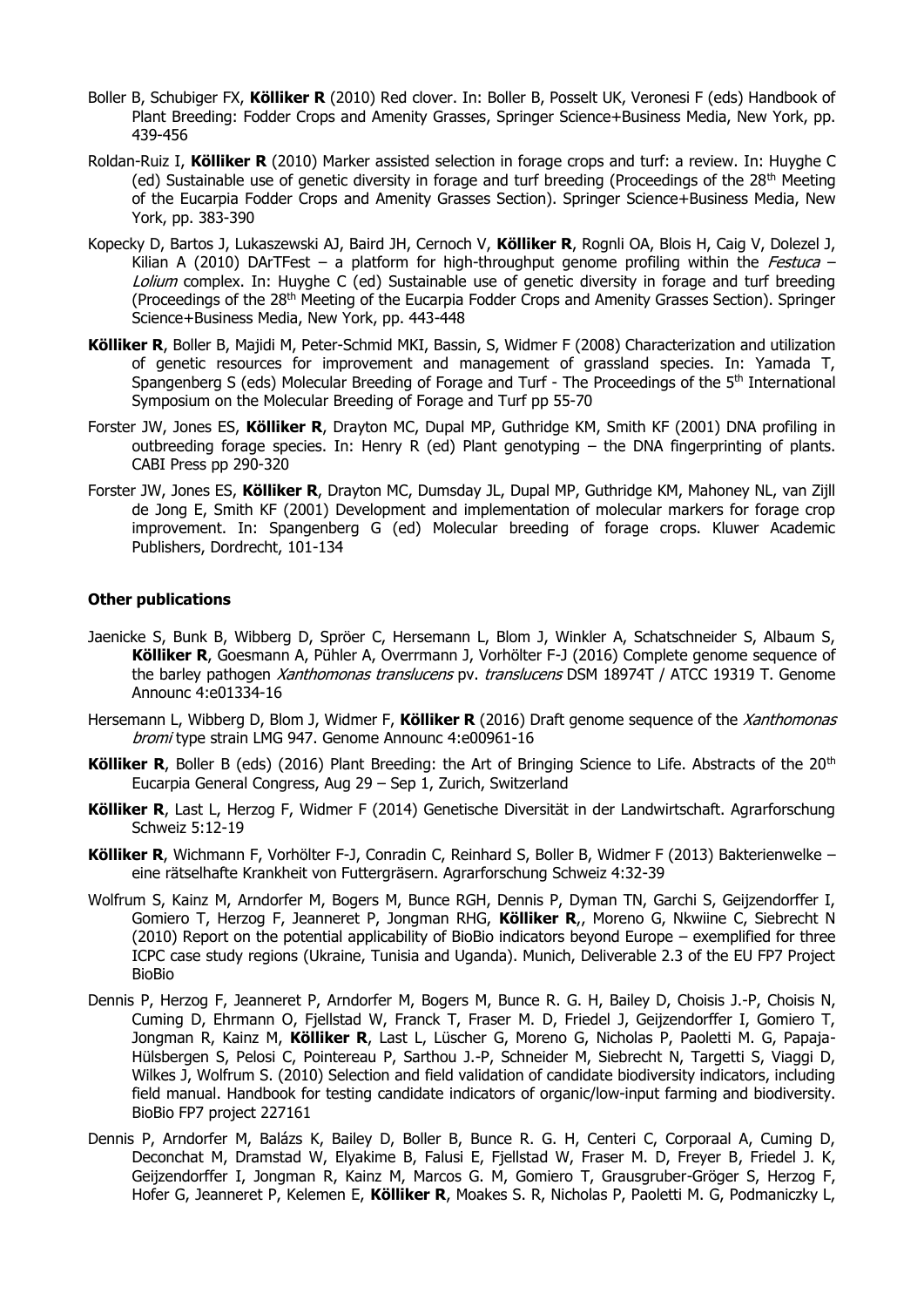Pointereau P, Sarthou J.-P, Siebrecht N, Sommaggio D, Stoyanova S. D, Teufelbauer N, Viaggi D, Vialatte A, Walter T, Widmer F, Wolfrum S. (2009) Conceptual foundations for biodiversity indicator selection for organic and low-input farming systems : Deliverable 2.1 BioBio FP7 project 227161

- Kessler W, Boller B, **Kölliker R**, Günter S, Tresch E (2009) Bewertung der in situ und ex situ Erhaltung von Wiesenschwingel-Ökotypen : Zwischenbericht Projekt NAP 03-04, 2008.
- **Kölliker R,** Gaume A, Hund A, Winzeler M, Einsele A (2008) Eine Vision für den Schweizer Pflanzenbau im Jahr 2050. Agrarforschung 15:332-337
- **Kölliker R**, Studer B, Krähenbühl R, Streckeisen P, Schubiger FX, Boller B, Widmer F (2008) Mit Molekulargenetik gegen Bakterienwelke bei Gräsern. Agrarforschung 15: 92-97
- Hartmann M, Fliessbach A, **Kölliker R**, Enkerli J, Dubois D, Widmer F (2006). Anbausysteme beeinflussen Bodenbakterien. Agrarforschung 13: 494-499.
- Boller B, Schubiger FX, Tanner P, Streckeisen P, Herrmann D, **Kölliker R** (2005) La diversité génétique dans les prairies naturelles suisses et son utilisation en sélection. Fourrages 182: 263-274
- Herrmann D, Boller B, Widmer F, **Kölliker R** (2003) Genetic characterisation and potential origin of Swiss red clover landraces (*Trifolium pratense* L.) Czech J Genet Plant Breed 39:120-124
- **Kölliker R,** Boller B, Häfele Y, Günter S, Herrmann D, Widmer F (2003) Genetische Diversität im Schweizer Mattenklee. Agrarforschung 10:361-368
- **Kölliker R** (1998) Genetic variability in *Festuca pratensis* Huds.: effect of management in permanent grassland and comparison of cultivars to other species. PhD thesis Swiss Federal Institute of Technology, Zürich
- Carlen C, Gex P, **Kölliker R** (1998) Permanent meadow in mountain regions: effects of management on forage quality, dry matter production of the sward, botanical composition and genetic variability of natural populations. Herba 11:17-23

#### **Presentations at conferences**

#### Oral presentations

- **Kölliker R**, Malisch C, Kempf K, Lüscher A (2016) Improving performance and tannin content of the forage legume sainfoin (*Onobrychis viciifolia*). Plant Breeding: the Art of Bringing Science to Life: 20th Eucarpia General Congress, Aug 29 – Sep 1, Zurich, Switzerland
- Knorst V, Byrne S L, Asp T, Studer B, Widmer F, **Kölliker R** (2016) Wisdom of crowds: pooled sequencing identifies genomic regions associated with disease resistance in ryegrass. Plant Breeding: the Art of Bringing Science to Life: 20<sup>th</sup> Eucarpia General Congress, Aug 29 - Sep 1, Zurich, Switzerland
- **Kölliker R<sup>\*</sup>** (2015) Bacterial wilt in pastures: unraveling the virulence of X. translucens pv. graminis. Symposium on plant-pathogenic Xanthomonads. Université Catholique de Louvain. Nov 20, Louvain-la-Neuve, BE
- **Kölliker R\*** (2015) The way forward? Strategies to optimise sainfoin performance and tannin content. Bioactive Legumes: Forages with Veterinary, Nutritional & Environmental Qualities. October 20-21, Cambridge, UK
- Mueller Harvey I, Ramsay A, Fryganas C, Ropiak H, Drake C, Mora Ortiz M, Smith LMJ, Skot L, Malisch C, Lüscher A, Kempf K, **Kölliker R** et al. (2015) Bioactive Tannins in Forage Legumes: Myths, Ignorance and Aspirations. ASA, CSSA, & SSA International Annual Meeting, Nov 15-18, Minneapolis, MN, USA
- Hersemann L, Wibberg D, Widmer F, Vorhölter F-J, **Kölliker R** (2015) A comparative genomics approach to identify virulence factors involved in bacterial wilt of Italian ryegrass. Life in Numbers 2 – Symposium at the ZHAW, September 1, Wädenswil, Switzerland
- Hersemann L, Widmer F, Vorhölter F-J, **Kölliker R** (2015) Pathogenomics of Xanthomonas translucens pv. *graminis* to unravel its virulence on forage grasses.  $5<sup>th</sup>$  Xanthomonas Genome Conference, July 8-11, Bogotà, Colombia
- **Kölliker R**, Knorst V, Studer B, Boller (2015) Single-marker assisted introgression of crown rust resistance in an Italian ryegrass breeding program.  $31<sup>st</sup>$  International Eucarpia Symposium Section Fodder Crops and Amenity Grasses. September 13-17, Ghent, Belgium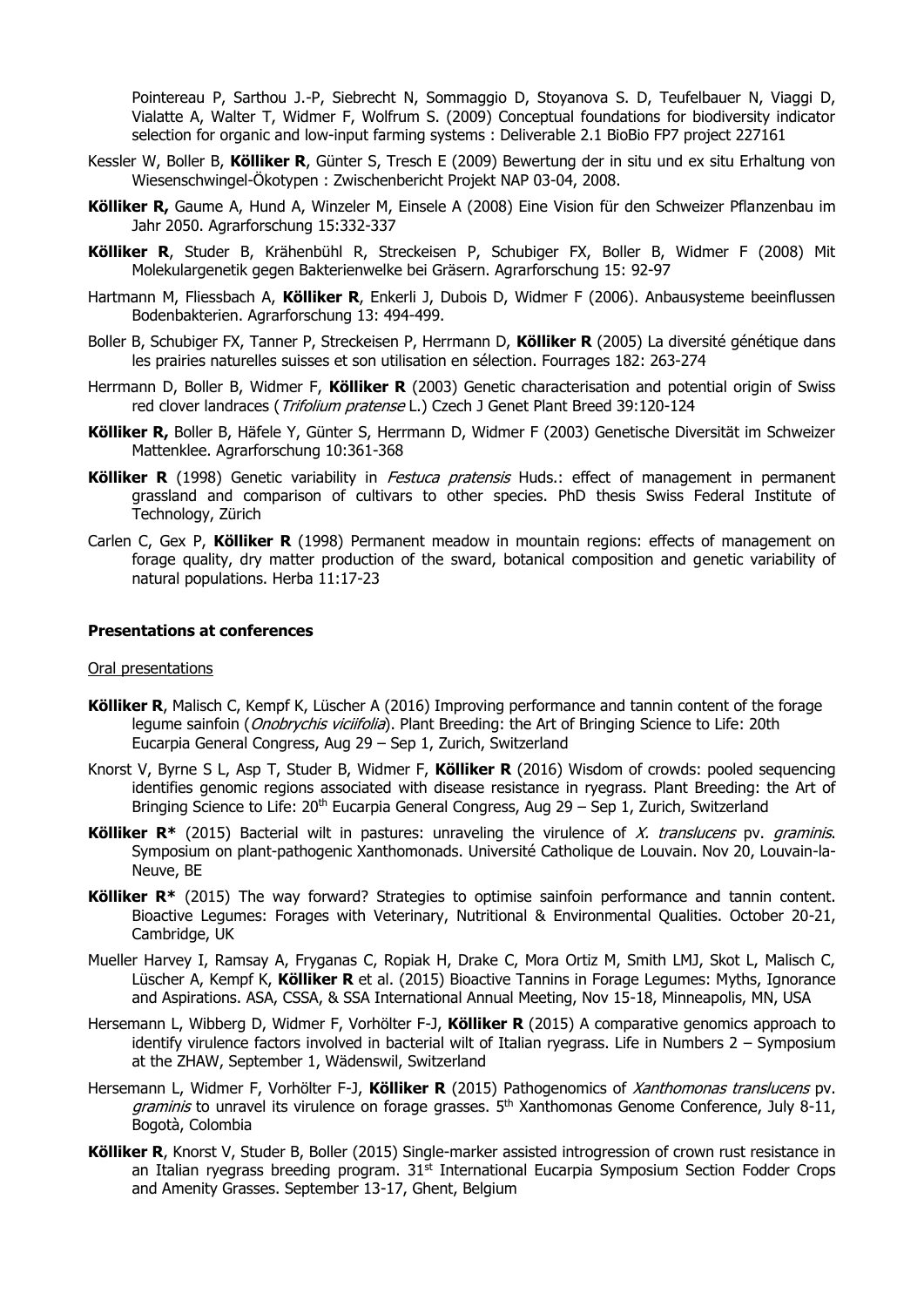- Knorst V, Byrne S, Asp T, Widmer F, Studer B, **Kölliker R** (2015) Sequencing based identification of resistance genes in ryegrass. 3rd Minisymposium Molecular Forage Crop Breeding. ETH Research Station Lindau-Eschikon, Switzerland, April 9
- **Kölliker R\***, Knorst V, Boller B, Studer B, Asp T, Byrne S, Widmer F (2015) Exploration and exploitation of disease resistance in ryegrass. XXIII<sup>th</sup> Plant and Animal Genome Meeting, January 10-14, San Diego, CA, USA
- Kempf K, Boller B, Widmer F, **Kölliker R** (2014) Genetic characterization in Sainfoin (Onobrychis viciifolia): Inbreeding in an outbreeding species. ASA, CSSA, & SSA International Annual Meeting, Nov 2-5, Long Beach, CA, USA
- Knorst V, Byrne S, Asp T, Widmer F, **Kölliker R** (2014) Sequencing based identification of candidate genes for disease resistance in ryegrass. Molecular Breeding of Forage and Turf' 14, June 9-12, Istanbul, **Turkey**
- Hersemann L, Widmer F, Vorhölter F-J, **Kölliker R** (2014) Xanthomonas translucens pv. graminis a minimalistic Xanthomonad. Molecular Breeding of Forage and Turf' 14, June 9-12, Istanbul, Turkey
- **Kölliker R\***, Plant Molecular Ecology (2014) Institute for Agricultural and Fisheries Research ILVO, Melle, Belgium, June 16
- **Kölliker R\*,** Hersemann L, Wichmann F, Vorhoelter F-J, Widmer F (2013) Virulence factors and genome sequencing of the bacterial wilt causing pathogen X. translucens pv. graminis.  $XXI<sup>th</sup>$  Plant and Animal Genome XXI, January 12-16, San Diego, CA
- Kempf K, Thomet E, Widmer F, Boller B, **Kölliker R** (2013) Development of molecular tools for targeted improvement of sainfoin (Onobrychis viciifolia). LegumePlus Meeting Zurich June 2013.
- Kölliker R (2013) Esparsette: Forschung und Züchtung bei Agroscope Reckenholz, Meeting Esparsette Schweiz, 11. September, FIBL Frick, CH
- Kölliker R (2013) Molecular Plant Ecology at Agroscope Reckenholz, INRA Workshop 26./27.Nov, Lusignan, France
- Last L, Boller B, Widmer F, **Kölliker R** (2012) Intensive management reduces genetic diversity of Dactylis glomerata in Swiss permanent grassland. 8th Annual Symposium of the PhD Programme in Sustainable Agriculture ASPSA12, Agroscope Reckenholz-Tänikon,Zürich, Switzerland, November 2012
- **Kölliker R,** Wichmann F, Vorhölter F-J, Widmer F (2012) Bacterial wilt of forage grasses: insight into plant resistance and pathogen virulence. ASA, CSSA, and SSSA International Anuual Meetings, Oct. 21-24, Cincinnati, Ohio
- Last L, Boller B, Widmer F, **Kölliker R** (2012) Intensive management reduces genetic diversity of Dactylis glomerata in Swiss permanent grassland. ASA, CSSA, and SSSA International Anuual Meetings, Oct. 21-24, Cincinnati, Ohio
- **Kölliker R**, Kempf K (2012) Development of molecular tools for targeted improvement of sainfoin. LegumePlus Kick-off conference, June 26-29, Reading, UK
- **Kölliker R\*** (2011) Plant resistance and pathogen virulence in the *Lolium multiflorum x Xanthomonas* translucens pv. graminis interaction. Department of Molecular Biology and Genetics, Aarhus University, December 7, Flakkebjerg, Denmark
- Wichmann F, Widmer F, Vorhölter F-J, Boller B, **Kölliker R** (2011) Breeding for resistance to bacterial wilt in ryegrass: insights into the genetic control of plant resistance and pathogen virulence. 29<sup>th</sup> Meeting of the Eucarpia Fodder Crops and Amenity Grasses Section, September 4-8, Dublin, Ireland
- **Kölliker R\***, Boller B (2010) The role of genetic resources for sustainable and productive grassland agriculture. 23 rd General Meeting of the European Grassland Federation Kiel, Germany, 29 August – 2 September
- **Kölliker R\*** (2010) Marker assisted breeding of forage crops: past achievements and future challenges. 10. GPZ Haupttagung: Innovations in Breeding Methodology, Freising-Weihenstephan, Germany, 15-17 March
- Wichmann F, Asp T, Widmer F, **Kölliker R** (2010) Identification of genes involved in bacterial wilt resistance of Lolium multiflorum. The 6th International Symposium on Molecular Breeding of Forage and Turf MBFT 2010, Buenos Aires, Argentina, 15-19 March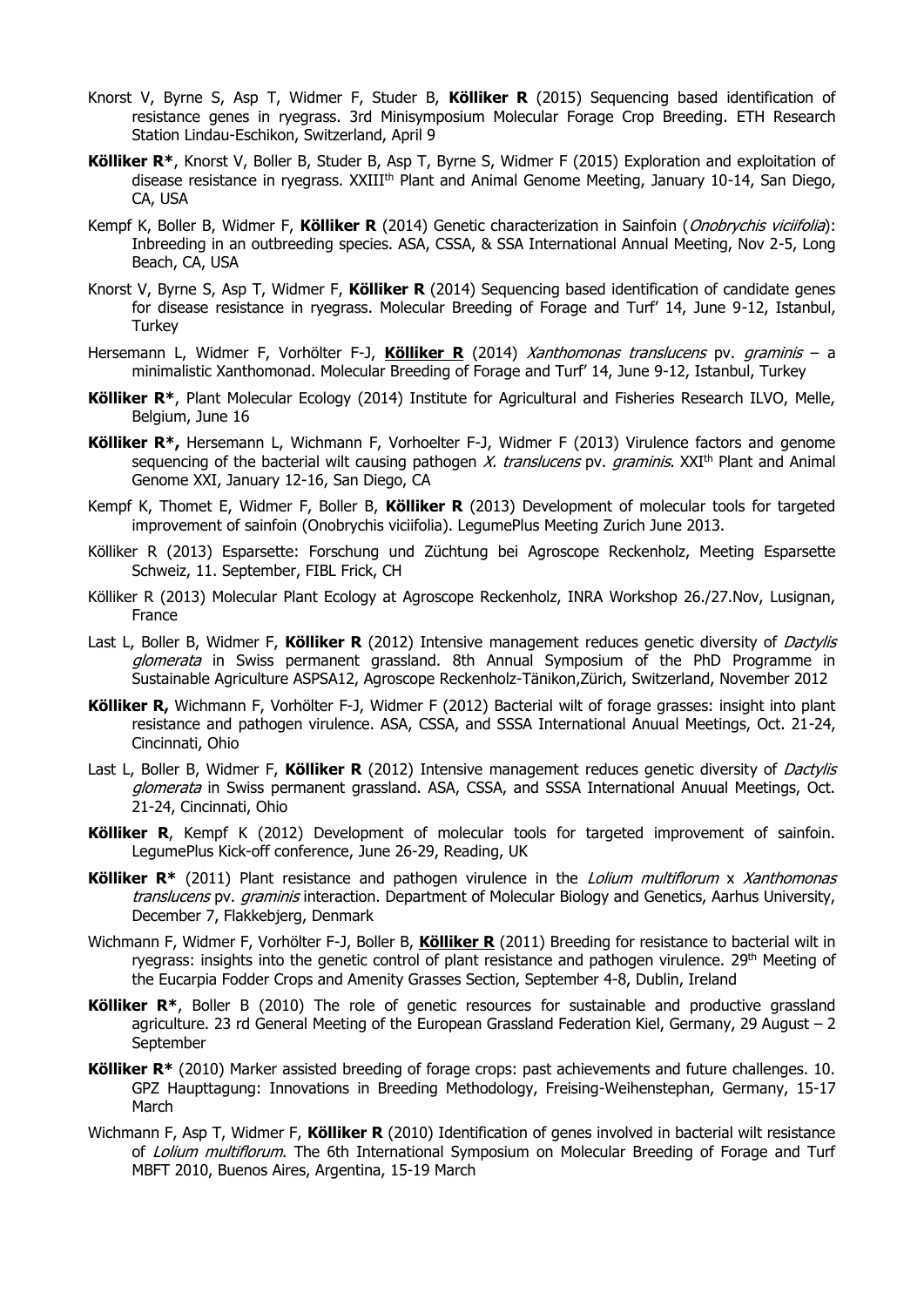- Wichmann F, Asp T, Widmer F, **Kölliker R** (2009) Identification of genes induced in Lolium multiflorum by bacterial wilt infection. 5th Annual Symposium of the PhD Programme in Sustainable Agriculture ASPSA08, Agroscope Reckenholz-Tänikon, Tänikon, Switzerland, August 29
- Roldan-Ruiz I, **Kölliker R\*** (2009) Marker assisted selection in forage crops and turf: a review. 28th Meeting of the Eucarpia Fodder Crops and Amenity Grasses Section: Sustainable use of genetic diversity in forage and turf breeding, La Rochelle, France,  $11 - 14$  May
- **Kölliker R\*** (2008) Insights in the genetic control of disease resistance in the forage grass Lolium multiflorum L. Seminar SFP 648, Martin Luther University Halle-Wittenberg, Germany, December 18
- **Kölliker R\*** (2008) Molecular diagnostics for the improvement of forage crops. Laboratory of Molecular Cytogenetics and Cytometry, Institute of Experimental Botany of the Czech Academy of Sciences, Olomouc, Czech Republic, July 15
- Herrmann D, Studer B, Boller B, Widmer F, **Kölliker R** (2008) QTL mapping of complex traits in outbreeding forage species – a case study in red clover. International Conference on Molecular Mapping & Marker Assisted Selection in Plants, Vienna, Austria, 3-6 February
- **Kölliker R**, Herrmann D, Boller B, Studer B, Widmer F (2007) Genetic characterization of persistence in red clover (Trifolium pratense L.) XXVII<sup>th</sup> Eucarpia Symposium on Improvement of Fodder Crops and Amenity Grasses, Copenhagen, Denmark, 19-23 August
- **Kölliker R\*** , Boller B, Majidi M, Peter-Schmid MKI, Bassin S, Widmer F (2007) Characterization and utilization of genetic resources for improvement and management of grassland species.  $5<sup>th</sup>$ International Symposium on Molecular Breeding of Forage and Turf, Sapporo, Japan, 1-6 July
- **Kölliker R**, Boller B, Herrmann D, Peter-Schmid M, Widmer F (2006) Molekulargenetische Untersuchungen bei Futterpflanzen. SKEK Workshop Molekulargenetische Marker im Rahmen des NAP, Bern, 23. November
- **Kölliker R,** Herrmann D, Boller B, Widmer F (2006) Towards marker assisted breeding of persistent red clover (Trifolium pratense L.). ASA-CSSA-SSSA International Meetings, Indianapolis, USA, 12-16 November
- Peter-Schmid M, **Kölliker R**, Boller B (2006) The effect of management and environment on phenotypic and genetic variability of perennial forage grasses in permanent grassland. ASA-CSSA-SSSA International Meetings, Indianapolis, USA, 12-16 November
- **Kölliker R**, Studer B, Boller B, Bauer E, Posselt U, Widmer F (2006) Consistent detection of QTLs for disease resistance in Italian ryegrass across different environments. XXVI EUCARPIA Fodder Crops and Amenity Grasses Section Meeting, Perugia, Italy, 3-7 September, pp. 295-300
- **Kölliker R** (2006) Molecular characterisation of Swiss red clover germplasm, Plant Breeding Course ETH, Zurich, 26/27 January
- Studer B, Boller B, Bauer E, Posselt U, Widmer F, **Kölliker R** (2005) Identifizierung und Kartierung von Bakterienwelke Resistenzgenen bei Welschem Weidelgras mittels molekularer Marker. 46. Fachtagung des DLG-Ausschusses "Gräser, Klee und Zwischenfrüchte", Fulda, 29./30. November, pp. 29-36
- Posselt U, Bauer E, Boller B, **Kölliker R**, Studer B (2005) Identifizierung und Kartierung von Kronenrost Resistenzgenen bei Welschem Weidelgras mittels molekularer Marker. 46. Fachtagung des DLG-Ausschusses "Gräser, Klee und Zwischenfrüchte", Fulda, 29./30. November, pp. 37-44
- Studer B, Boller B, Herrmann D, Bauer E, Posselt U, Widmer F, Keller B, **Kölliker B** (2005) Molecular dissection of disease resistance in *Lolium multiflorum* Lam. 2nd Annual Symposium of the PhD Program in Sustainable Agriculture, Agroscope FAL Reckenholz, Zürich, 4th November
- Studer B, Boller B, Widmer F, Posselt U, Bauer E, **Kölliker R** (2005) Identifizierung und Kartierung von Resistenzgenen bei Welschem Weidelgras mittels molekularer Marker - die QTL Analyse. GFP, Sitzung der Abteilung Futterpflanzen, Bonn, 3. November
- **Kölliker R**, Boller B, Widmer F (2005) Positive effect of increased AFLP diversity among parental plants on yield of polycross progenies in perennial ryegrass (Lolium perenne L.). In: Humphreys MO (ed) Molecular breeding for the genetic improvement of forage crops and turf. Proceedings of the  $4<sup>th</sup>$ international symposium on the molecular breeding of forage and turf, Aberystwyth, Wales, July 4-7, p. 202
- Studer B, Boller B, Widmer F, Posselt UK, Bauer E, **Kölliker R** (2005) Molecular characterisation of bacterial wilt resistance in *Lolium multiflorum* Lam. In: Humphreys MO (ed) Molecular breeding for the genetic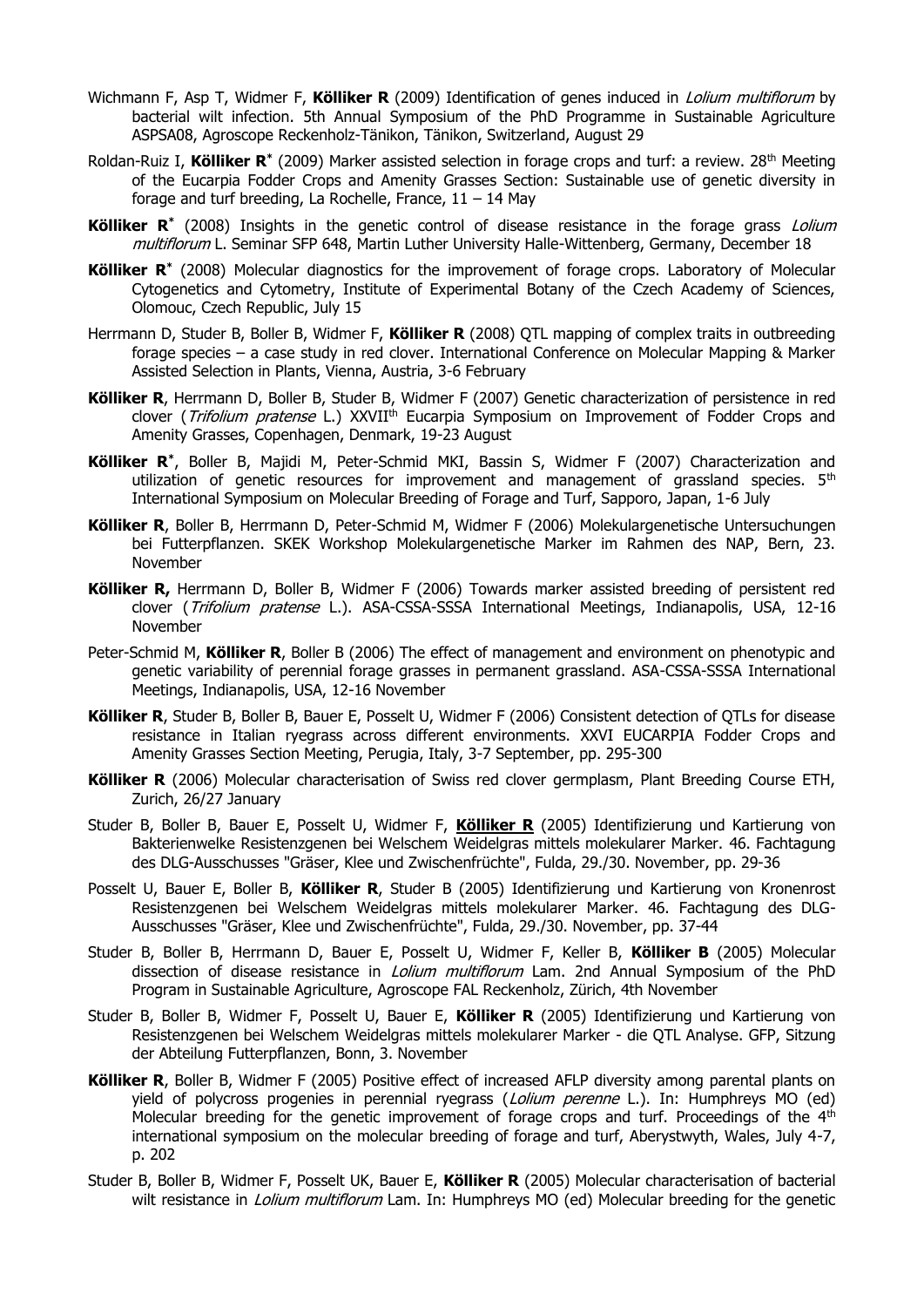improvement of forage crops and turf. Proceedings of the  $4<sup>th</sup>$  international symposium on the molecular breeding of forage and turf, Aberystwyth, Wales, July 4-7, p. 119

- Studer B, Boller B, Widmer F, **Kölliker R** (2004) Molekulare Charakterisierung von Bakterienwelke-Resistenz in Italienischem Raigras. 12. Jahrestagung der Schweiz. Gesellschaft für Pflanzenbauwissenschaften, Universität Neuenburg, 19. März
- Herrmann D, Boller B, Widmer F, Keller B, **Kölliker R** (2004) Diversity and potential ancestry of red clover populations. 1st Annual Symposium of the PhD Program in Agroecology and Agriculture, Agroscope FAL Reckenholz, Zürich, 26th November
- **Kölliker R**, Boller B, Widmer F (2004) Development of molecular marker diversity in polycross breeding populations of Lolium perenne. In: Vollmann J, Grausgruber H, Ruckenbauer P (eds) Genetic variation for plant breeding. Proceedings of the XVII<sup>th</sup> Eucarpia General Congress, Tulln, Austria, September 8 -11, p. 343
- Herrmann D, **Kölliker R**, Boller B, Widmer F (2003) Genetic diversity and potential origin of Swiss red clover landraces (*Trifolium pratense* L.). 23<sup>rd</sup> Fodder Crops and Amenity Grasses Section Meeting EUCARPIA, Brno, Czech Republic, September 1-4
- **Kölliker R**, Krähenbühl R, Schubiger FX, Widmer F (2003) Genetic diversity and pathogenicity of the grass pathogen Xanthomonas translucens pv. graminis. 3rd International Symposium on Molecular Breeding of Forage and Turf, Dallas, Texas and Ardmore, Oklahoma, USA, May 18-22
- **Kölliker R,** Herrmann D, Boller B, Widmer F (2002) Genetische Charakterisierung von Mattenklee Hofsorten. 10. Tagung AG Molekulare Marker, Gesellschaft für Pflanzenzüchtung e.V., Weihenstephan, Deutschland
- **Kölliker R**, Boller B, Häfele Y, Widmer F (2001) Polycross breeding of perennial rye grass based on molecular marker diversity. XVI<sup>th</sup> Eucarpia Congress, Edinburgh, Scotland, Sept. 10-24
- **Kölliker R** (2001) Aufgaben und Möglichkeiten der Pflanzenzüchtung im 21. Jahrhundert. 9. Jahrestagung der Schweiz. Gesellschaft für Pflanzenbauwissenschaften (SGPW), Grangeneuve, Posieux, 23. März
- **Kölliker R**, Stadelmann FJ, Nösberger J (1997) Einfluss von Standort und Bewirtschaftung auf die genetische Variabilität von Wiesenschwingel. Jahrestagung Arbeitsgemeinschaft Grünland und Futterbau der Deutschen Gesellschaft für Pflanzenbauwissenschaften, Aulendorf, Germany, Aug. 28- 30: pp 43-48
- **Kölliker R**, Messerli M, Stadelmann FJ, Nösberger J (1996) Genetic variability of natural meadow fescue populations. Annual Meeting American Society of Agronomy, Indianapolis, Indiana, Nov. 3-8

#### Poster presentations

- Malisch CS, Saliminen JP, **Kölliker R**, Engström MT, Suter D, Studer B, Lüscher A (2017) The response to drought stress of the forage legume sainfoin (*Onobrychis viciifoli* Scop.) depends on the plant's ontogenetic stage. 2<sup>nd</sup> Agriculture and Climate Change Conference, 26 -28 March, Meliá Sitges, Spain
- Malisch CS, Saliminen JP, **Kölliker R,** Engström MT, Suter D, Studer B, Lüscher A (2017) The response to drought stress of the forage legume sainfoin (Onobrychis viciifoli Scop.) depends on the plant's ontogenetic stage. Swiss Society for Agriculture, 16 February, Zurich, Switzerland
- Birrer M A, Widmer F, **Kölliker R** (2016) Separation of endophytic and epiphytic phyllosphere bacterial communities of Lolium spp. Plant Breeding: the Art of Bringing Science to Life: 20th Eucarpia General Congress, Aug 29 – Sep 1, Zurich, Switzerland.
- Birrer M, Widmer F, **Kölliker R** (2015) Separation of endophytic and epiphytic phyllosphere bacterial communities of *Lolium spp.* 10<sup>th</sup> International Symposium on Phyllosphere Microbiology, Ascona, Switzerland, July 19-23
- Knorst V, Widmer F, Studer B, Byrne S, Asp T, **Kölliker R** (2015) Sequence based identification of resistance genes in *Lolium multiflorum*. XXIII th Plant and Animal Genome Meeting, January 10-14, San Diego, CA, USA
- Hersemann L, Vorhölter F-J, Widmer F, **Kölliker R** (2014) Virulence factors in Xanthomonas translucens pv. graminis: sometimes less is more. The 13th International Conference on Plant Pathogenic Bacteria, June 8-13, Shanghai, China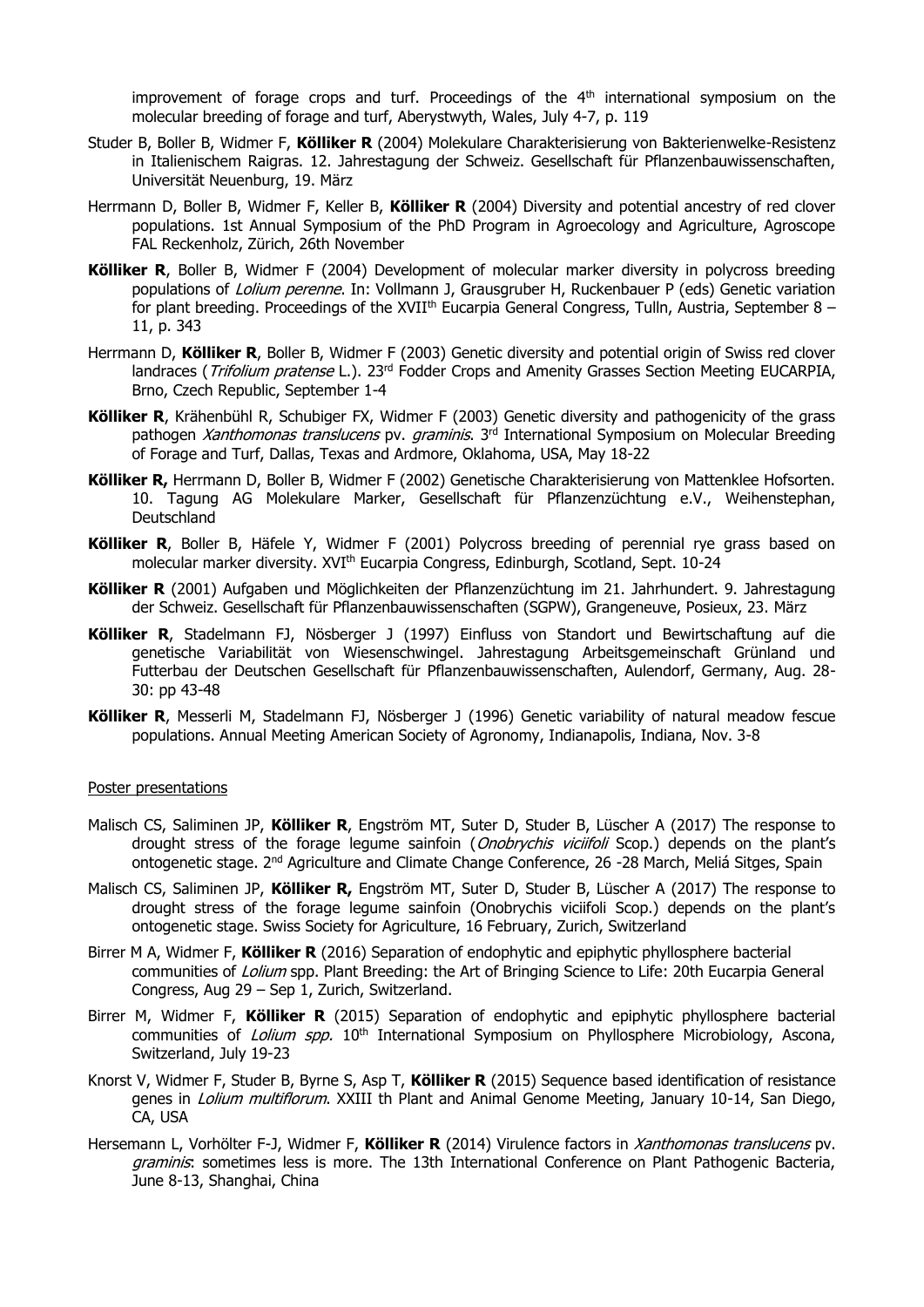- Birrer M, **Kölliker R**, Manzanares C, Asp T, Studer B (2014) A DNA marker assay based on high-resolution melting curve analysis for distinguishing species of the *Festuca-Lolium* complex. 8<sup>th</sup> Symposium on Molecular Breeding of Forage and Turf 9-12 June, Istanbul, Turkey
- Last L, Widmer F, Boller B, **Kölliker R** (2013) Intensive management reduces genetic diversity of Dactylis glomerata in Swiss permanent grassland. 30<sup>th</sup> Eucarpia Fodder Crops and Amenity Grasses Section Meeting 12-16 May, Vrnjacka Banja, Serbia
- Hersemann L, Widmer F, Keller B, **Kölliker R** (2013) Virulence factors in Xanthomonas translucens pv. graminis – trend towards minimalism. 9th Annual Symposim of the PhD program in Sustainable Agriculture (ASPSA 2013), Agroscope Reckenholz-Tänikon Research Station ART, Tänikon, Switzerland, November 2013.
- Kempf K, Walter A, **Kölliker R** (2013) Genetic investigations of traits relevant for sainfoin breeding. Symposium for new PhD students 2013 (ETH IAS 2013), Einsiedeln, Oktober 2013.
- Kempf K, Widmer F, Thomet E, Walter A, **Kölliker R** (2013) Genetic investigations of traits relevant for sainfoin breeding. 9th Annual Symposim of the PhD program in Sustainable Agriculture (ASPSA 2013), Agroscope Reckenholz-Tänikon Research Station ART, Tänikon, Switzerland, November 2013.
- Kempf K, Thomet E, Widmer F, Boller B, Walter A, **Kölliker R** (2012) Development of molecular tools for targeted improvement of sainfoin (*Onobrychis vicifolia*). 8th Annual Symposium of the PhD Programme in Sustainable Agriculture ASPSA12, Agroscope Reckenholz-Tänikon,Zürich, Switzerland, November 2012
- Knorst V, Widmer F, Keller B, Boller B, **Kölliker R** (2012) Targeted characterization of resistance genes in Lolium multiflorum. 8th Annual Symposium of the PhD Programme in Sustainable Agriculture ASPSA12, Agroscope Reckenholz-Tänikon,Zürich, Switzerland, November 2012
- Hersemann L, Widmer F, Keller B, **Kölliker R** (2012) Characterization of virulence factors in Xanthomonas translucens pv. graminis. 8th Annual Symposium of the PhD Programme in Sustainable Agriculture ASPSA12, Agroscope Reckenholz-Tänikon,Zürich, Switzerland, November 2012
- Kempf K, Thomet E, **Kölliker R** (2012) Development of molecular tools for targeted improvement of sainfoin. LegumePlus Kick-off conference, June 26-29, Reading, UK
- Last L, Herzog F, Boller B, Widmer F, **Kölliker R** (2011) Influence of habitat and management on genetic diversity of *Dactylis glomerata* in Switzerland. European Grassland Federation Symposium 2011, August 28 – September 1, Raumberg-Gumpenstein, Austria
- Amini F, Fakhr MA, Majidi MM, Far SS, **Kölliker R** (2010) Molecular and phenotypic marker based parental selection to improve forage yield of tall fescue populations. 10. GPZ Haupttagung: Innovations in Breeding Methodology, Freising-Weihenstephan, Germany, 15-17 March
- Wichmann F, Conradin C, Liesch M, Widmer F, **Kölliker R** (2010) Effect of hrpG knock-out on pathogenicity of Xanthomonas translucens pv. Graminis. 18. Jahrestagung der Schweiz. Gesellschaft für Pflanzenbauwissenschaften SGPW, Syngenta Forschungszentrum Stein, Switzerland, 26 March
- Wichmann F, Conradin C, Liesch M, Widmer F, **Kölliker R** (2009) Effect of hrpG knock-out on pathogenicity of Xanthomonas translucens pv. graminis. 9<sup>th</sup> International Plant Molecular Biology Congress (IPMB), St. Louis, Missouri, USA, October 25-30
- Wichmann F, Asp, T, Widmer F, **Kölliker R** (2009) Identification of genes involved in bacterial wilt resistance in *Lolium multiflorum*. 28<sup>th</sup> Meeting of the Eucarpia Fodder Crops and Amenity Grasses Section: Sustainable use of genetic diversity in forage and turf breeding, La Rochelle, France,  $11 - 14$  May
- Studer B, Asp, T, Bach Jensen L, Frei S, Barth S, Muylle H, Roldan-Ruiz I, Barre P, Skot L, Dolstra O, **Kölliker R**, Roulund N, Nielsen KK, Lübberstedt T (2009) A framework genetic linkage map of Lolium based on EST derived SSR markers. 28<sup>th</sup> Meeting of the Eucarpia Fodder Crops and Amenity Grasses Section: Sustainable use of genetic diversity in forage and turf breeding, La Rochelle, France,  $11 - 14$ May
- Wichmann F, Asp T, Widmer F, Keller B, **Kölliker R** (2009) Identification of differentially expressed genes in Lolium multiflorum upon infection with Xanthomonas translucens pv graminis. 17. Jahrestagung der Schweiz. Gesellschaft für Pflanzenbauwissenschaften (SGPW) Nyon, Schweiz, 27. März
- **Kölliker R**, Peter-Schmid M, Majidi M, Boller B, Widmer F (2009) Genetic diversity in meadow fescue and Italian ryegrass. 17. Jahrestagung der Schweiz. Gesellschaft für Pflanzenbauwissenschaften (SGPW) Nyon, Schweiz, 27. März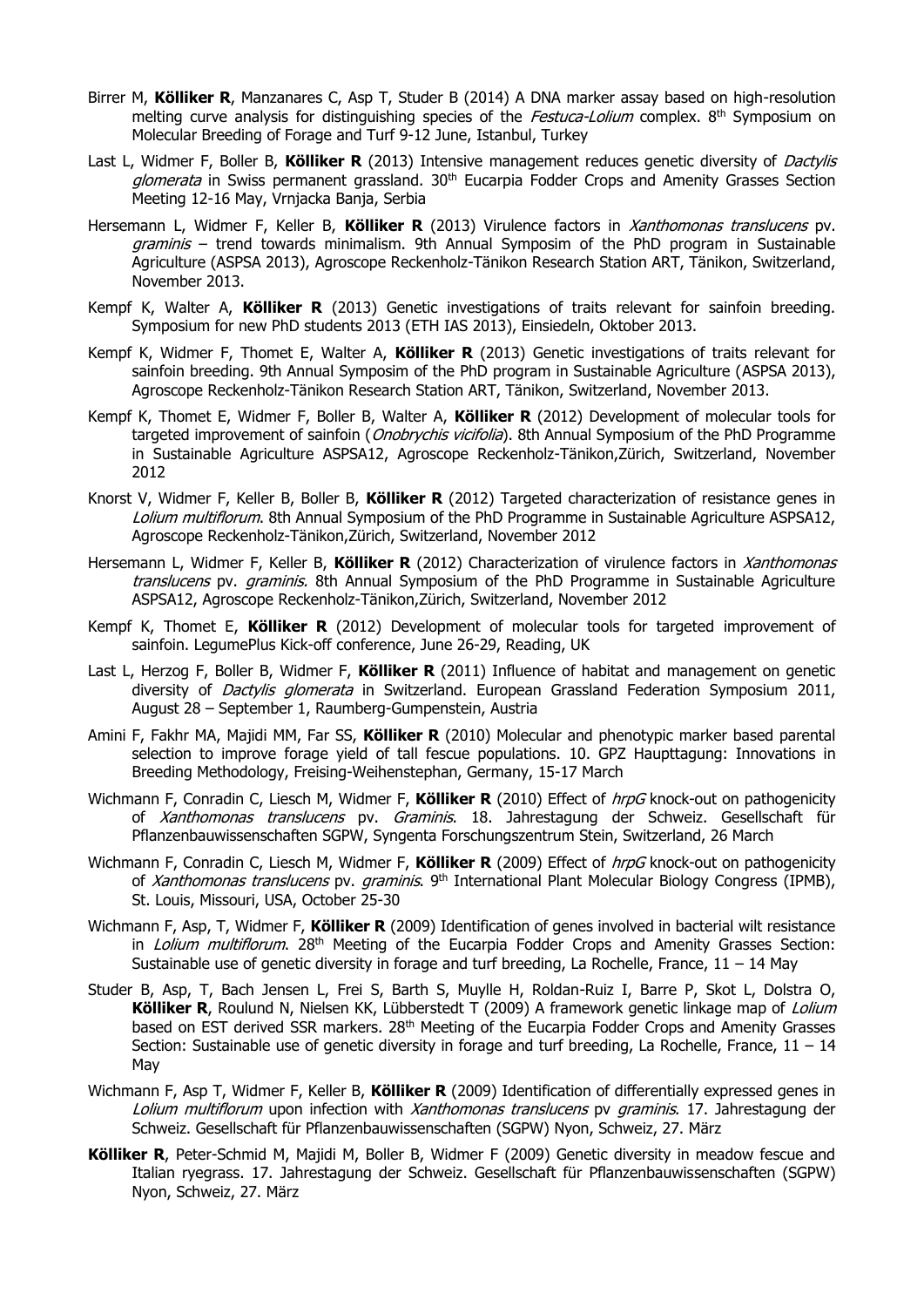- Wichmann F, Asp T, Widmer F, **Kölliker R** (2008) Identification of genes in Lolium multiflorum differentially expressed upon infection with *Xanthomonas translucens* py *graminis*. 4th Annual Symposium of the PhD Programme in Sustainable Agriculture ASPSA08, Agroscope Reckenholz-Tänikon, Tänikon, Switzerland, October 31
- **Kölliker R**, Peter-Schmid MIK, Majidi M, Boller B, Widmer F (2008) Genetic diversity in meadow fescue and Italian ryegrass. Plant GEM 7, Plant Genomics European Meetings, Albena, Bulgaria, 24-27 September
- Wichmann F, Asp T, Widmer F, **Kölliker R** (2008) Identification of genes in Lolium multiflorum differentially expressed upon infection with *Xanthomonas translucens* py *graminis*. Plant GEM 7, Plant Genomics European Meetings, Albena, Bulgaria, 24-27 September
- Studer B, Asp T, Frei U, Hentrup S, Meally H, Guillard A, Barth, S, Muylle H, Roldàn-Ruiz I, Barre P, Koning-Boucoiran C, Uenk-Stunnenberg G, Dolstra O, Skot L, Skot KP, Turner BT, Humphreys MO, **Kölliker R**, Rolound N, Nielsen KK, Lübberstedt T (2008) Expressed sequence tag-derived microsatellite markers of perennial ryegrass (*Lolium perenne* L.). International Conference on Molecular Mapping & Marker Assisted Selection in Plants, Vienna, Austria, 3-6 February
- Boller B, Schubiger FX, Tanner P, **Kölliker R** (2007) Selection for high molecular marker diversity to improve agronomic perfomrance of Lolium perenne synthetics. XXVII<sup>th</sup> Eucarpia Symposium on Improvement of Fodder Crops and Amenity Grasses, Copenhagen, Denmark, 19-23 August
- Peter-Schmid MKI, Boller B, **Kölliker R** (2007) Genetic diversity of F. pratensis Huds. And L. multiflorum Lam. ecotype populations from permanent grassland. XXVII<sup>th</sup> Eucarpia Symposium on Improvement of Fodder Crops and Amenity Grasses, Copenhagen, Denmark, 19-23 August
- Kölliker R, Herrmann D, Boller B, Widmer F (2006) QTL analysis for persistence in red clover (Trifolium pratense L.). 5. Plant Genomics European Meetings, Venice, Italy, October 11-14
- Herrmann D, Boller B, Studer B, Widmer F, **Kölliker R** (2006) Identification of QTLs for seed yield and its components in red clover (Trifolium pratense L.). Plant & Animal Genome XIV January 14-18, San Diego, CA, USA
- Studer B, Boller B, Herrmann D, Bauer E, Posselt U, Widmer F, **Kölliker R** (2006) Genetic dissection of disease resistance in *Lolium multiflorum* Lam. Plant & Animal Genome XIV January 14-18, San Diego, CA, USA
- Hartmann M, **Kölliker R**, Widmer F (2005). Identification of Treatment-Specific Soil Microbial Taxa using a Novel Strategy to Extract Phylogenetic Sequence Information from Community T-RFLP. BAGECO-8, June 26-29, Lyon, France
- Wieloch W, Enkerli J, **Kölliker R**, Callaghan A, Bogus MI (2005). The use of AFLP to detect inter- and intraconidial genetic variability in Conidiobolus coronatus. 10th European Meeting IOBC/wprs Working Group "Insect Pathogens and Insect Parasitic Nematodes". June 11-15, Locorotondo, Italy
- Wieloch W, Enkerli J, **Kölliker R**, Callaghan A, Bogus MI (2005). Heterokaryotic nature of the entomopathogenic fungus Conidiobolus coronatus. IV International Conference on Arthropods: Chemical, physiological and environmental aspects. Bialka Tatrzanska, Poland, September 18-23.
- Schmid M, **Kölliker R**, Buchmann N, Kessler W, Boller B (2005) Characterisation of swiss meadow fescue (Festuca pratensis Huds.) and Italian ryegrass (Lolium multiflorum Lam.) ecotypes. 2nd Annual Symposium of the PhD Program in Sustainable Agriculture, Agroscope FAL Reckenholz, Zürich, 4th November
- Herrmann D, Boller B, Studer B, Widmer F, Keller B, **Kölliker B** (2005) Molecular dissection of seed yield and persistance in red clover. 2nd Annual Symposium of the PhD Program in Sustainable Agriculture, Agroscope FAL Reckenholz, Zürich, 4th November
- Herrmann D, Boller B, Widmer F, **Kölliker R** (2005) Genetic and phenotypic diversity of Swiss red clover landraces. In: Humphreys MO (ed) Molecular breeding for the genetic improvement of forage crops and turf. Proceedings of the 4<sup>th</sup> international symposium on the molecular breeding of forage and turf, Aberystwyth, Wales, July 4-7, p. 261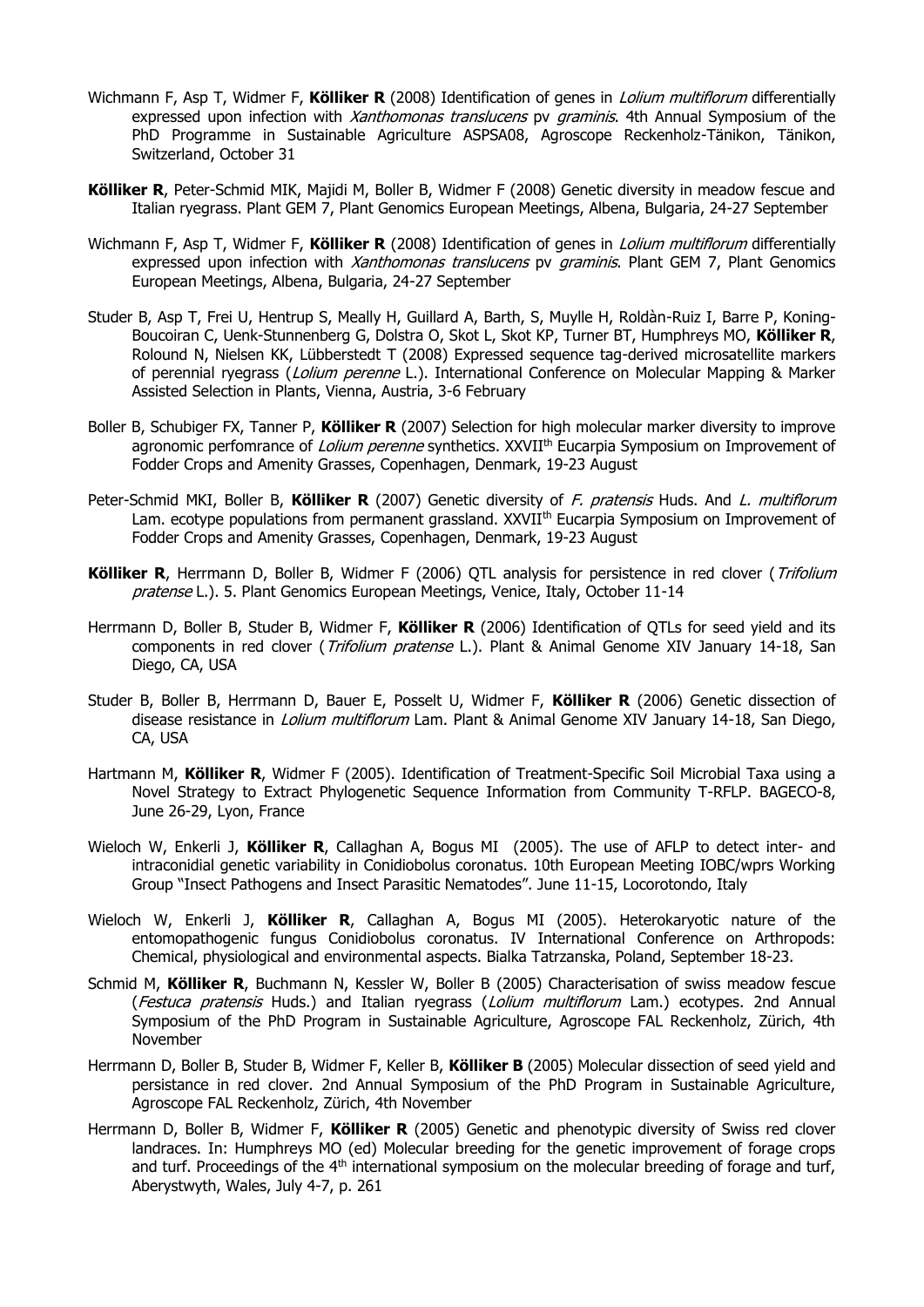- Boller B, **Kölliker R** (2005) Does AFLP diversity reflect consanguinity within meadow fescue breeding material? In: Humphreys MO (ed) Molecular breeding for the genetic improvement of forage crops and turf. Proceedings of the 4<sup>th</sup> international symposium on the molecular breeding of forage and turf, Aberystwyth, Wales, July 4-7, p. 276
- Herrmann D, Boller B, Widmer F, **Kölliker R** (2004) Mattenklee Swiss red clover of foreign origin? 12. Jahrestagung der Schweiz. Gesellschaft für Pflanzenbauwissenschaften, Universität Neuenburg, 19. März
- Studer B, Boller B, Widmer F, Bauer E, Keller B, **Kölliker B** (2004) Molecular characterisation of bacterial wilt resistance in *Lolium multiflorum* Lam. 1st Annual Symposium of the PhD Program in Agroecology and Agriculture, Agroscope FAL Reckenholz, Zürich, 26th November
- Schmid M, **Kölliker R**, Buchmann N, Kessler W, Boller B (2004) Chracterisation of meadow fescue (Festuca pratensis Huds.) and Italian ryegrass (*Lolium multiflorum* L.) populations from differentily managed permanent meadows. 1st Annual Symposium of the PhD Program in Agroecology and Agriculture, Agroscope FAL Reckenholz, Zürich, 26th November
- **Kölliker R**, Jones ES, Drayton MC, Dupal MP, Forster JW (2000) Simple sequence repeat (SSR) markers for molecular breeding of white clover. 2<sup>nd</sup> International Symposium of Molecular Breeding of Forage Crops, Lorne and Hamilton, Australia, Nov. 19-24
- **Kölliker R**, Jones ES, Forster JW (2000) Bulked AFLP analysis in white clover. 3<sup>rd</sup> International Crop Science Congress, Hamburg, Germany, Aug. 17-22
- **Kölliker R**, Jones ES, Jahufer MZZ, Forster JW (2000) Assessment of genetic diversity in white clover germplasm using AFLP markers. 8<sup>th</sup> Plant and Animal Genome Conference, San Diego, California, Jan. 9-12
- **Kölliker R**, Jones ES, Drayton M, Dupal M, Forster JW (1999) Development and implementation of AFLP and SSRP markers for white clover. In: Provorov NA, Tikhonovich IA (eds) New approaches and techniques in breeding sustainable fodder crops and amenity grasses. Proceedings of the 22<sup>nd</sup> Fodder Crops and Amenity Grasses Section Meeting EUCARPIA, St Petersburg, Russia, October 17-21 pp 211-213
- **Kölliker R**, Stadelmann FJ, Nösberger J (1997) Fertilization reduces genetic variability of meadow fescue. Annual Meeting Swiss Society of Agronomy, Zürich, Switzerland. March 7
- **Kölliker R**, Stadelmann FJ, Nösberger J (1997) Comparison of genetic variability within cultivars and ecotypes of Festuca pratensis. In: Boller B, Stadelmann FJ (eds) Breeding for a multifunctional agriculture. Proceedings of the  $21<sup>st</sup>$  Meeting of the Fodder Crops and Amenity Grasses Section of EUCARPIA, Kartause Ittingen, Switzerland, September 9-12 pp 168-170

## **Patent Application**

Forster J, **Kölliker R** (Inventors) Title: Molecular markers in clovers. Applicant: Agriculture Victoria Services Pty. Ltd. Application Number: 509194. Filing date: 3 January 2001. Priority claimed: PQ4907 dated 24 December 1999 and PQ6520 dated 28 March 2000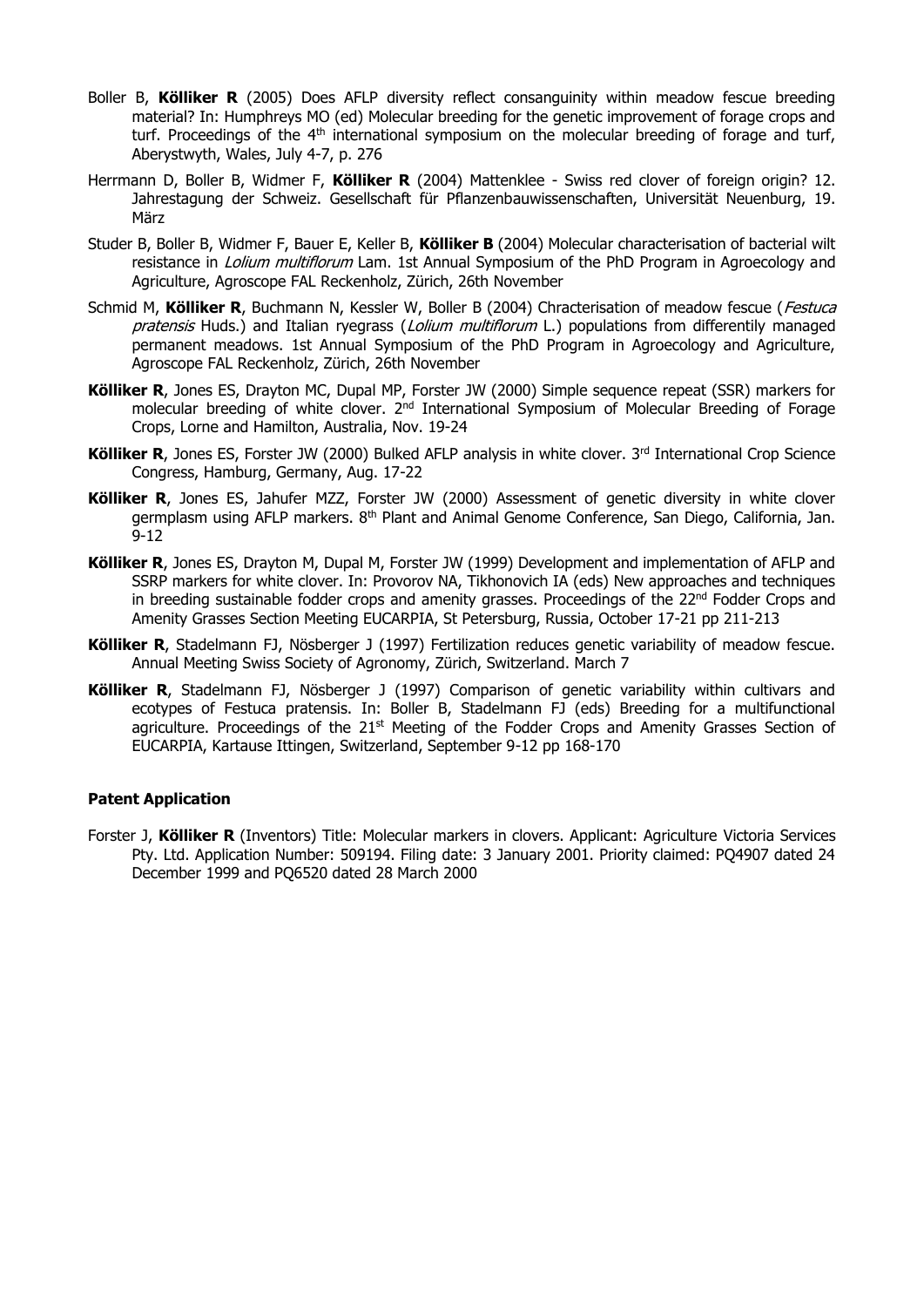## **Project Funding**

- 2017 2020 "EUCLEG Breeding forage and grain legumes to increase EU's and China's protein self-sufficiency, EU H2020-SFS-2016-2 (€ 645'997)
- 2016 2020 "Genomic methods to detect genetic diversity in grassland", Swiss Federal Office for Agriculture (CHF 343'000)
- 2014 2018 "Composition and putative function of the microbiome of forage grasses" Agroscope Research Programme "Microbial Biodiversity" (CHF 207'000)
- 2012 2016 "Bacterial wilt in ryegrass: targeted characterisation of virulence factors and resistance genes", SNF No. 31003A\_13858 (CHF 438'000)
- 2012 2015 TLegumePlus<sup>Plus</sup> Optimising plant polyphenols in legumes for ruminant nutrition plus health plus environmental sustainability", EU FP7-PEOPLE-2011-ITN (leader wp4, € 240'000)
- 2009 2012 "BioBio Indicators for biodiversity", EU FP 7 Project 2271611 (task group leader; € 150'000)
- 2007 2010 "Genetic and morphophysiological characterization of the Xanthomonas translucens pv. graminis - Lolium multiflorum interaction", SNF No. 3100A0-112582 (CHF 296'000)
- 2005 JSPS Invitation Fellowship Program for Research in Japan (Short-Term), Japan Society for the Promotion of Science (CHF 15'000)
- 2004 2008 "Molecular and phenotypic diversity of Swiss Festuca pratensis Huds. and Lolium multiflorum Lam. ecotype populations from contrasting permanent grassland habitats", Swiss Federal Office for Agriculture (CHF 130'000)
- 2002 2006 "Molecular characterization of resistance to bacterial wilt in Italian ryegrass (Lolium multiflorum Lam.)", SNF No. 3100-065417 (CHF 197'000)
- 2001 2006 "Genetic characterisation of Mattenklee landraces and cultivars", Swiss Federal Office for Agriculture (CHF 130'000)
- 1998 Fellowship for prospective researchers for the project "Development of simple sequence repeat (SSR) loci for marker assisted breeding in white clover", SNF (CHF 150'000)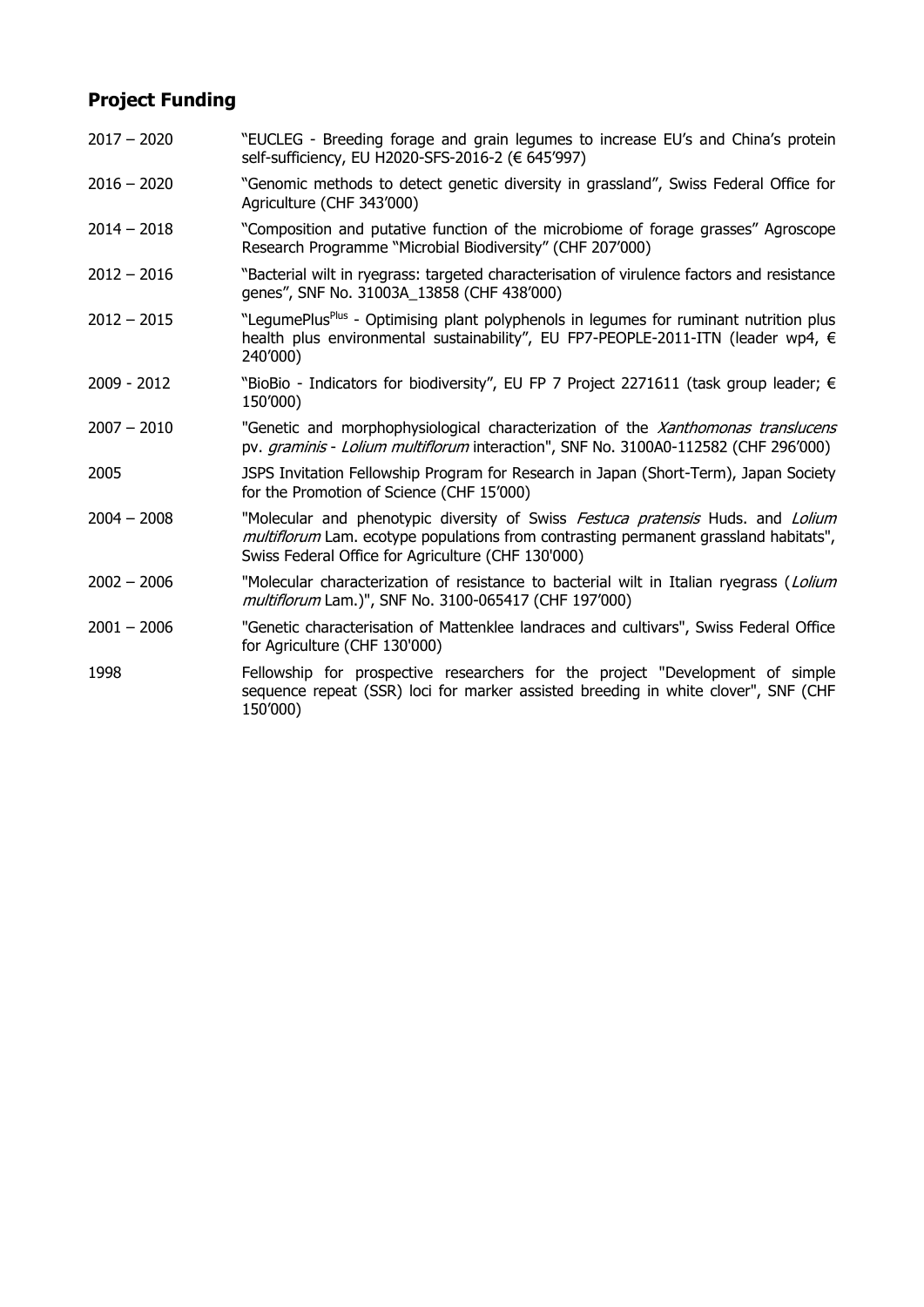## **Students supervised**

#### **PhD theses**

Miguel Loera (2016 – 2020, ETH Zurich) "Genomic methods to detect genetic diversity in grassland"

- Martina Birrer (2014 2018, University of Zurich) "The leaf microbiome of Lolium spp."
- Verena Knorst (2012 2017, University of Zurich) "Targeted characterisation of resistance genes in *Lolium* multiflorum"
- Katharina Kempf (2012 2016, ETH Zurich) "Development of molecular tools for targeted improvement of sainfoin (Onobrychis viciifolia)"
- Lena Hersemann (2012 2016, University of Zurich) "Characterisation of virulence factors in Xanthomonas translucens pv. graminis"
- Luisa Last (2009-2013, ETH Zurich) "Plant genetic diversity in conventional and organic agriculture"
- Fabienne Wichmann (2007-2011, University of Zurich) "Genetic and morphophysiological characterization of the Xanthomonas translucens pv. graminis - Lolium multiflorum interaction"
- Bruno Studer (2002-2006, University of Zurich) "Molecular characterisation of resistance to bacterial wilt and crown rust in Italian ryegrass (Lolium multiflorum Lam.)"
- Doris Herrmann (2001 2005, University of Zurich) "Characterisation of genetic diversity and molecular dissection of seed yield and persistence in Swiss Mattenklee (Trifolium pratense L.)"
- Madlaina Schmid (2003 2008; co-supervisor, ETHZ) "Molecular and phenotypic diversity of Swiss Festuca pratensis Huds. and Lolium multiflorum Lam. ecotype populations from contrasting permanent grassland habitats"
- Martin Hartmann (2003-2007; co-supervisor, ETHZ) "Genetic characterization of soil bacterial communities in the DOK long-term agricultural field experiment – Influences of management strategies and crops"
- Irene Jacob (visiting PhD student 2011, Bavarian State Research Center for Agriculture, Germany) "Genetic characterisation of anthracnose resistance in red clover"
- Fatemeh Amini (visiting PhD student 2009-2010, Isfahan University, Iran) "Genetic characterisation of tall fescue breeding germplasm"
- Marja Petrova (visiting PhD student 2007-2008, Institute of Plant Genetic Resources, Sadova, Bulgaria) "Genetic diversity of Swiss and Bulgarian meadow fescue populations"
- Mahdi Majidi (visiting PhD student 2006-2007, Isfahan University, Iran) "Influence of ex situ conservation on genetic diversity of meadow fescue"

## **Bachelor / master theses**

Milena Scandella (Master thesis University of Basel, 2016-2017) "Anthracnose resistance in red clover"

Magdalena Wey (Bachelor thesis ETHZ 2016) "Genetic diversity of sainfoin"

- Luca Costa (Bachelor Thesis ETHZ 2013) "Genetische Untersuchungen des Polyphenol-Stoffwechselweges in Onobrychis viciifolia"
- Severin Kislinger (Bachelor Thesis ZHAW 2013) "Molekulargenetische Charakterisierung des Raigras-Pathogens Xanthomonas translucens pv. graminis"
- Sara Lüscher (Master Thesis ETHZ 2011) "Characterization of *Pantoea* spp. associated with forage grasses"
- Denise Portmann (Semester Thesis ETHZ 2009) "Genetic characterisation of Italian ryegrass genotypes with varying levels of resistance to bacterial wilt"
- Constanze Conradin (Semester Thesis ETHZ 2009) "Generation and characterisation of hrp mutants of Xanthomonas translucens pv. graminis"
- Bernhard Müller (Master Thesis University of Zurich 2006-2007) "Race specificity of Xanthomonas translucens pv. graminis"
- Salome Schneider (Diploma Thesis ETHZ 2006) "Genetic diversity of *Passiflora* spp."